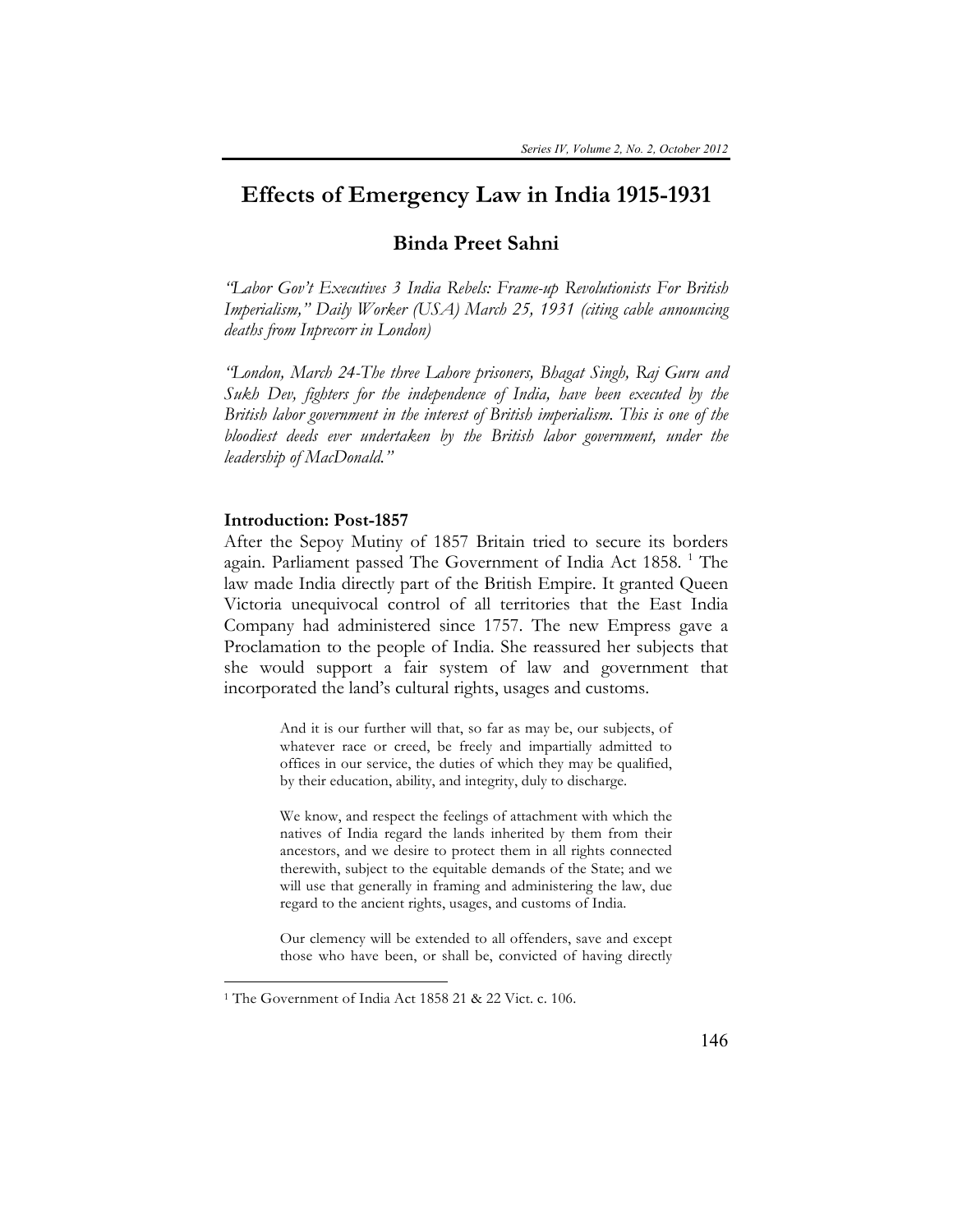taken part in the murder of British subjects. With regard to such the demands of justice forbid the exercise of mercy.2

Through this Charter of Liberty<sup>3</sup> Victoria envisioned a constitutional monarchy to preserve the rights of locals wherever possible. Her State promised to grant an equitable environment, with a non-discriminatory and merit-based government system that was accessible to Indians. This premise continued what King William IV had intended in 1833. The King had renewed the Charter of the East India Company so that any qualified native would be eligible to work for any office in the entity.<sup>4</sup> It is inopportune that staunch bureaucracy did not buoy the measure. The provision was not applied in practice to higher rank offices even two decades later.<sup>5</sup> Queen Victoria's last paragraph above similarly demonstrated the limits of the legal system in British India. The fact that mercy was not an option would be proved in the arrests, detentions, and prosecutions of political prisoners such as Bhagat Singh Sandhu (b. 1907), Sukh Dev Thapar (b. 1907) and Shivaram Raj Guru (b. 1908). These individuals were sentenced to death by a court system that failed to

<sup>4</sup> Ibid. "So far back as 1833, when the East India Company's Charter was renewed by 3 & 4 William IV., c. 85, the Court of Directors thus unfolded their views in respect to this enactment:--'The Court conceive this section to mean that there shall be no governing caste in British India; that whatever other tests of qualification may be adopted, distinctions of race or religion shall not be the number; that no subject of the King, whether of Indian, British or mixed descent, shall be excluded from the posts usually conferred on uncovenanted servants in India or from the covenanted service itself provided he be otherwise eligible.' But a caste was created, proud, exclusive and so jealous of its rights that John Bright stated in the House of Commons that:--'The statute of 1833 made the natives of India eligible to all offices under the Company. But during the twenty years that have since elapsed not one of the natives has been appointed to any office except such as they were eligible to before the statute.'

<sup>5</sup> Ibid., pgs. 28-29. Alfred Nundy, *Political Problems and Hunter Committee Disclosures*, p. 26.

<sup>2</sup> Proclamation to the Queen in Council to the princes, chiefs, and people of India (1858), By Victoria of the United Kingdom, Delivered on November 1, 1858

<sup>3</sup> Alfred Nundy, *Political Problems and Hunter Committee Disclosures*, (Calcutta: S.K. Roy, 1920), p. 28.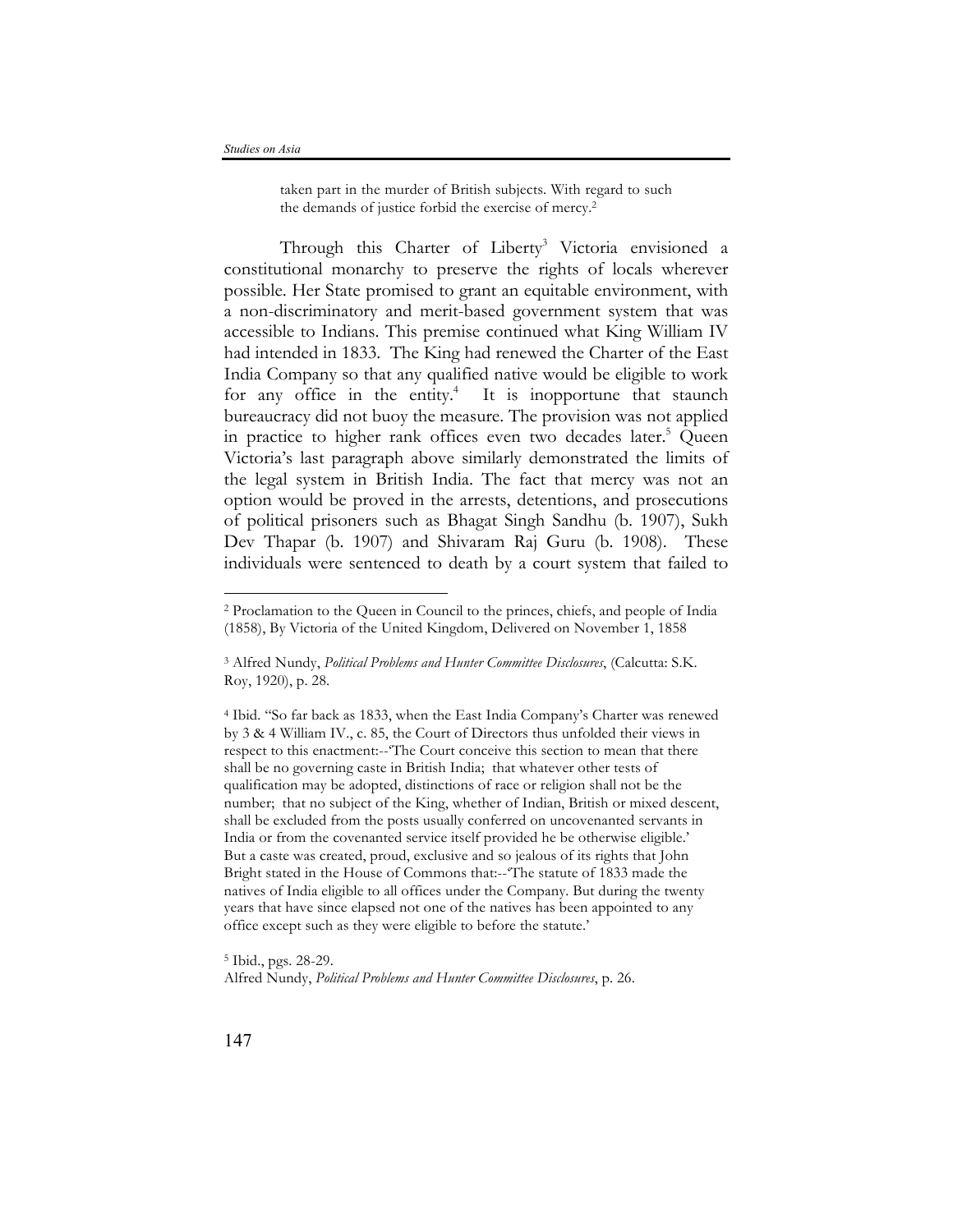apply the right legal procedures. They were tried in special tribunals created by emergency legislation. The laws were passed in 1915 and 1919 to defuse perceived political crises, such as sedition.<sup>6</sup> The government considered as sedition even civilian acts of organizing and attending public meetings or spreading written information in the form of leaflets. It is unfortunate that the emergency laws did not try to balance the public interest with the protection of personal civil liberties—a compromise central in a democracy. The upshot was that the Acts were draconian and caused miscarriages of justice.

#### **The Emergency Laws**

 $\overline{a}$ 

These statutes were the Defence of India Act 1915, $^7$  Government of India Act 1915, $^8$  and the Rowlatt Act 1919. $^9$  They were passed to make Crown policy in India more influential. Each was directed against local and foreign discontent with British rule. This was accomplished by subordinating the due process of law, as in the Gadar trials, Amritsar Massacre, and the Bhagat Singh litigation.<sup>10</sup> These events will be discussed below. The issues raised remain significant. For example, Bhagat Singh v. Emperor on 27 February,

<sup>8</sup> The Government of India Act 1915 (5 and 6 Geo V, C.61)

<sup>9</sup> Rowlatt Act (Act No. XI of 1919)

<sup>6</sup> Indian Penal Code, 1860 (Act No. 45 of 1860) brought into effect on 6 October 1860, s. 124A: "Whoever by words, either spoken or written, or by signs or by visible representation, or otherwise, brings or attempts to bring into hatred to contempt, or excites or attempts to excite disaffection towards the Government established by law in India shall be punished with transportation for life or any shorter term to which fine may be added or with imprisonment which may extend to three years, to which fine may be added, or with fine." Queen-Empress v. Bal Gangadhar Tilak (1897) I.L.R. 22 Bombay High Court 112

at 135.

<sup>7</sup> Defence of India, (Criminal Law Amendment) Act, 1915 (Act IV of 1915) or "An Act to provide for special measures to secure the public safety and the defence of British India and for the more speedy trial of certain offences."

<sup>10</sup> The Bhagat Singh Litigation covered three trials known as the *Delhi Assembly Bomb Case*, *Second Lahore Conspiracy Case*, and *Bhagat Singh* v. *Emperor on 27 February, 1931*.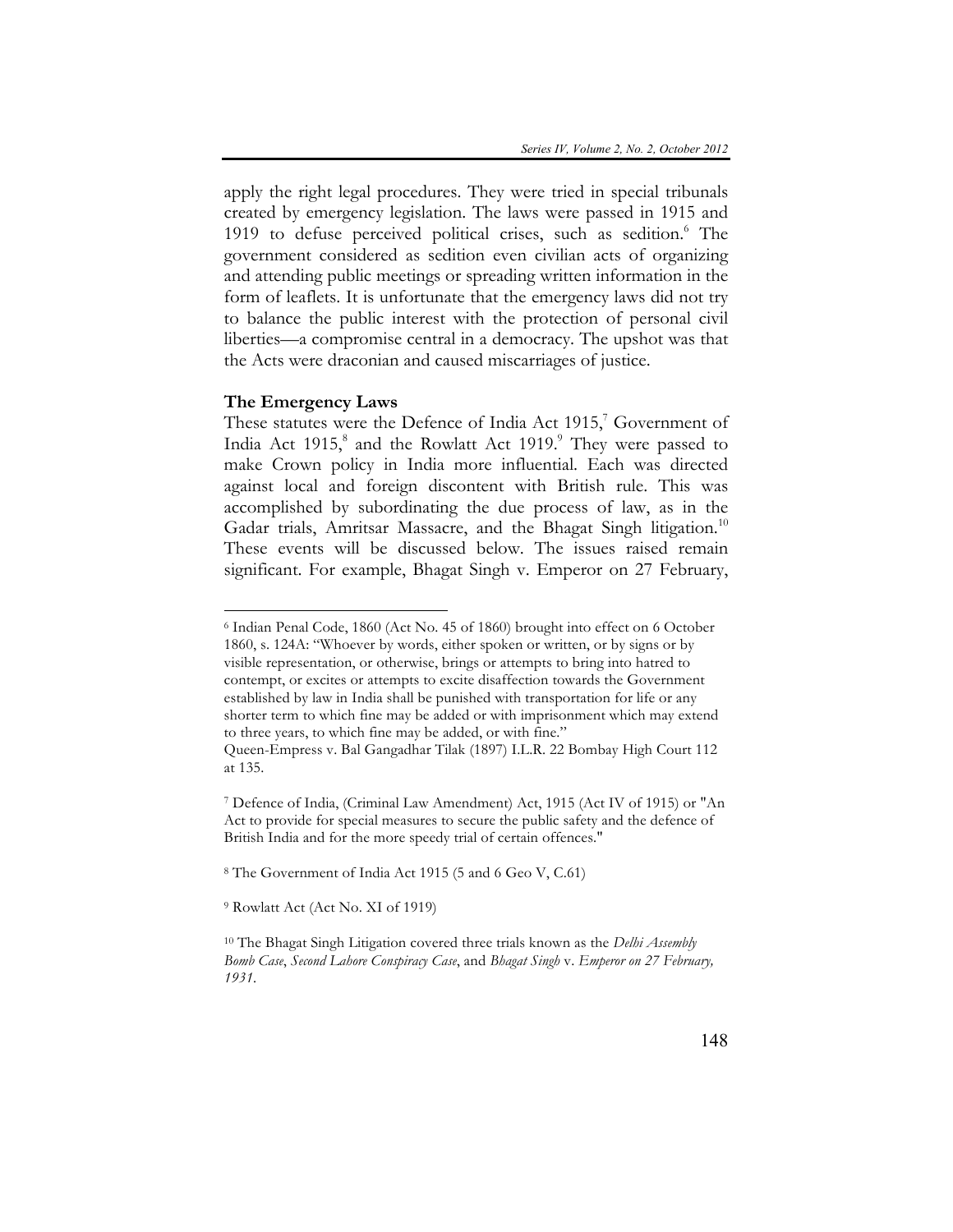$1931<sup>11</sup>$  was the last test case by the accused to challenge the flawed emergency Acts. It was futile for the defendants, but key for requesting accountability and transparency in the current environment.

The Defence of India Act and The Government of India Act were revised in 1915 to consolidate the authority of the Lieutenant Governor and Viceroy during World War I. Section 2(1) of the Defence of India Act empowered the Governor-General in Council to make rules for securing the public safety. Section 3(1) authorized special tribunals to be formed to try persons accused or suspected of participating in certain crimes.

> The Local Government may by order in writing direct that any person accused of anything which is an offence in virtue of any rule made under Section 2, or accused of any offence punishable with death, transportation or imprisonment for a term which may extend to seven years, or of Criminal conspiracy to commit, or of abetting, or of attempting to commit or abet any such offence, shall be tried by Commissioners appointed under this Act.

It is disquieting that prosecution could take place on grounds of mistrust rather than the firmer onus to establish a reasonable doubt. Also surprising is that only two of the three Commissioners required specific legal qualifications.<sup>12</sup> There was no right of appeal.<sup>13</sup>

<sup>13</sup> Ibid., s. 8(1). Notwithstanding the provisions of the Code of Criminal Procedure, 1898, or of any other law for the time being in force, or of anything having the force of law by whatsoever authority made or done, there shall be no appeal from any order or sentence of Commissioners appointed under this act and no Court shall have authority to revise any such order or sentence, or to transfer any case from such Commissioners, or to make any order under Section 491 of the Code of Criminal Procedure, 1898, or have any jurisdiction of any kind in respect if any proceedings under this Act.

<sup>11</sup> *Bhagat Singh* v. *Emperor on 27 February, 1931* (1931) 33 BOMLR 950.

<sup>12</sup> Defence of India, (Criminal Law Amendment) Act, 1915, s. 4. "All trials under the act shall be held by three Commissioners of whom two at least must have certain legal qualifications and such Commissioners are to be appointed by the Local Government for the whole or any part of the province or for the trial of particular persons or classes of persons."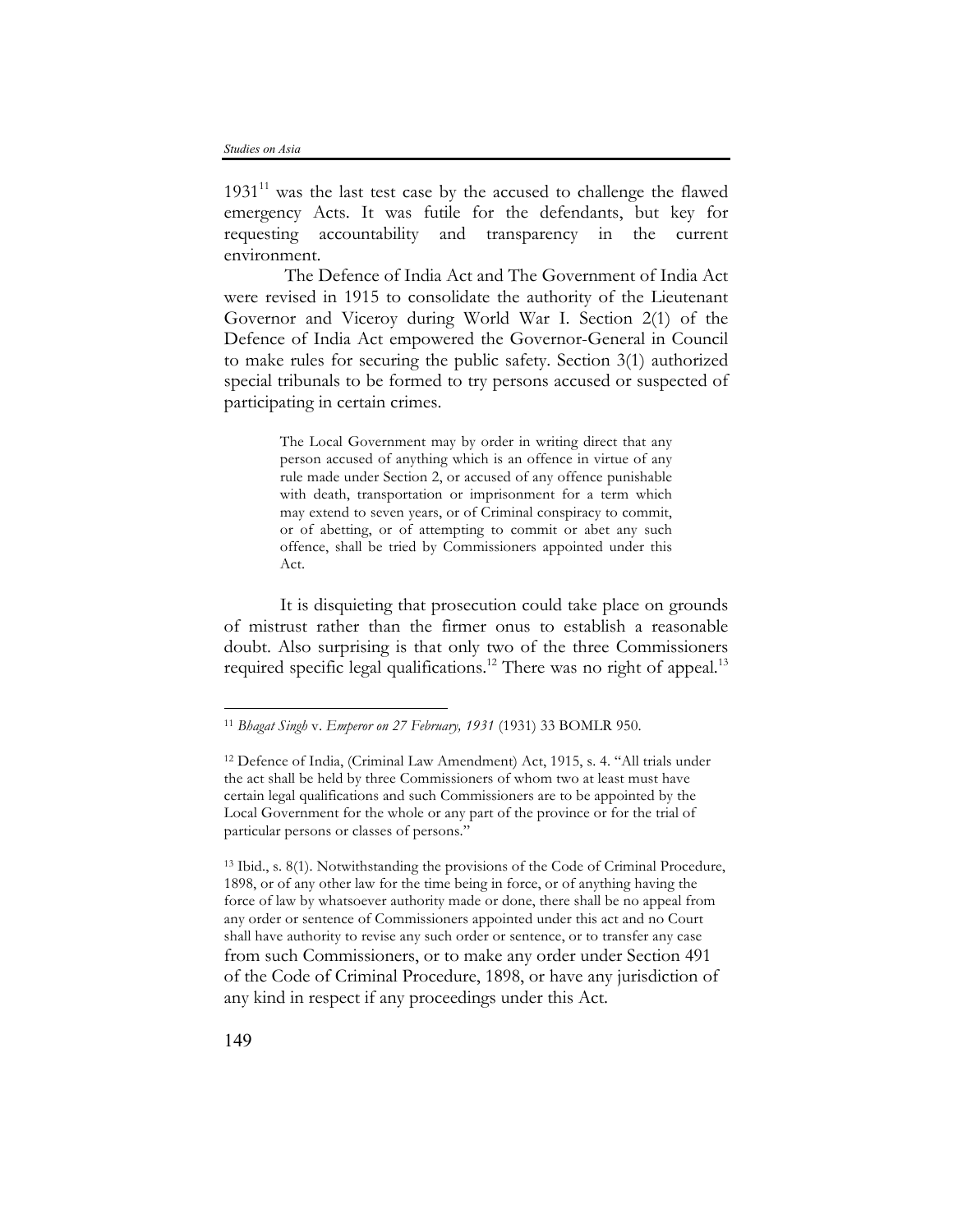The special tribunals tried nine cases. Punishments ranged from the death penalty, imprisonment, and transportation for life.

The Gadar Party was one of the main targets of the Defence of India Act. It was formed mostly of Indians based abroad. The expatriates had sought host countries for work or educational prospects. <sup>14</sup> This transnational group of laborers and professionals spoke out against discrimination in the home country. Many members returned to India to join the revolutionary movement, but were arrested or interned and then prosecuted.<sup>15</sup> The First Lahore Conspiracy Trial occurred on March 27<sup>th</sup>, 1915. At least 291 men were tried. Almost all had their property confiscated and at least seven were hanged.<sup>16</sup> The youngest killed was eighteen year old Kartar Singh Sarabha, an editor of the Gadar newsweekly in San Francisco. He had travelled to the U.S. when he was fifteen to study chemistry at the University of California at Berkeley. The Gadar defendants who were not acquitted were sent to jails in Lahore and the Andaman Islands. Prison conditions were grim and involved forced labor and forced nasal feeding.

Although it was meant to outlive the War by six months, $17$  the 1915 Defence of India Act was drafted as a forerunner to the Government of India Act 1915 and Rowlatt Act of 1919. These statutes cut civil liberties further.

Section 72 of the Government of India Act was the POGG clause (Peace, Order, and Good Government). It gave the Governor General authority to preside over a state of emergency, but omitted to define when that circumstance existed.

 $\overline{a}$ 

<sup>15</sup> "Defence of India Act (Operation)," HC Deb 23 July 1919 vol 118 cc 1394-5W.

<sup>16</sup> "Indian Conspiracy Trial," HC Deb 14 December 1916 vol 88 cc 926-7W.

<sup>17</sup> Ibid., s. 1(4). *Parmeshwar Ahir* v. *Emperor on 4 February, 1918* (Patna High Court) 44 Ind Cas 185 at para. 4.

*Sheo Nandan Prasad Singh* v. *Emperor on 5 June, 1918* (Patna High Court) 46 Ind Cas 977 at para. 69.

<sup>14</sup> Ram Chandra, Editor The Hindustan Gadar, San Francisco, Cal, "The Unrest In India: The Hindustan Gadar Says It Was Not Manufactured Abroad," *Letter To The Editor of The New York* Times, July 8, 1915.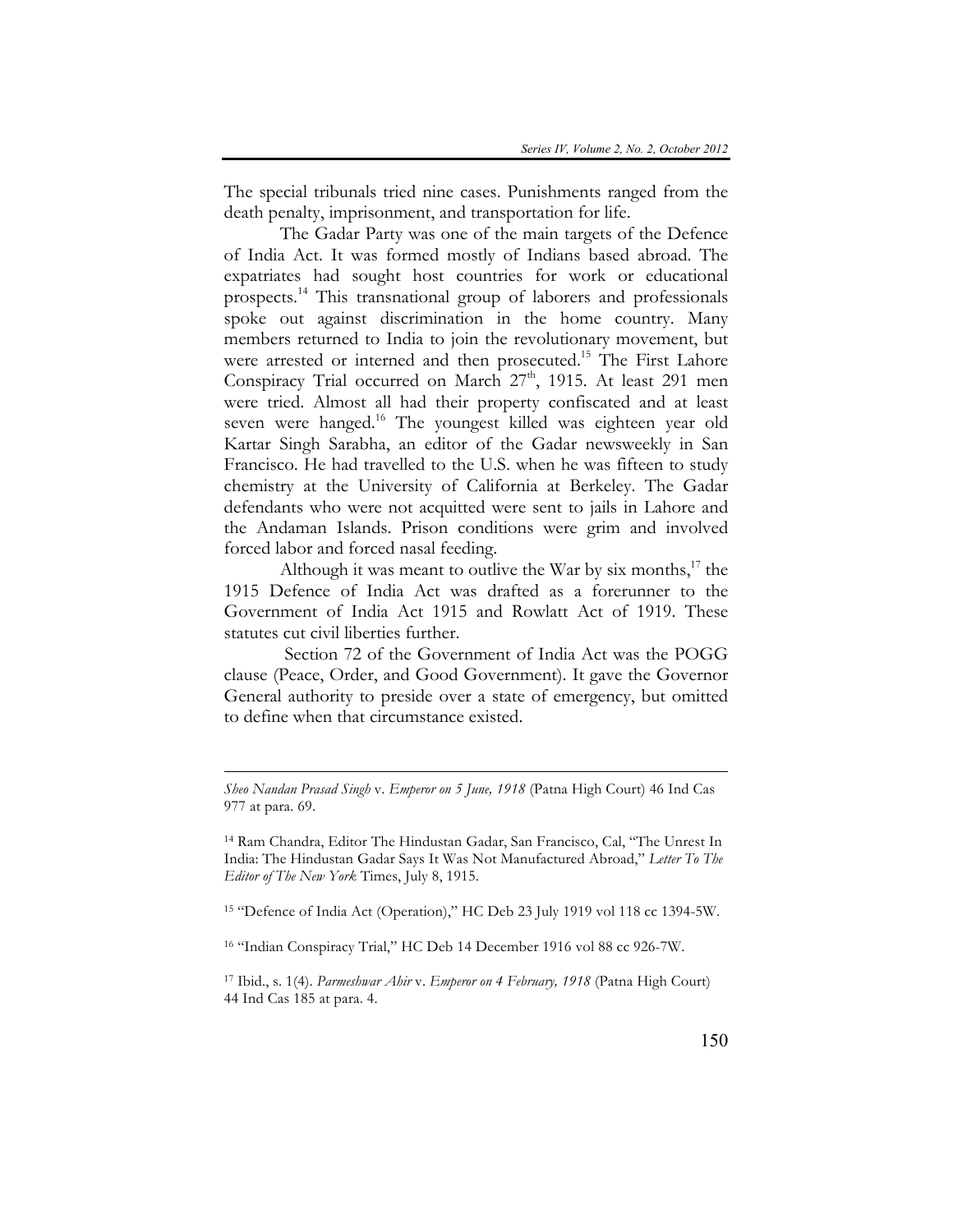72. The Governor General may, in cases of emergency, make and promulgate ordinances for the peace and good governments of British India or any part thereof, and any ordinance so made shall, for the space of not more than six months from its promulgation, have the like force of law as an Act passed by the Indian legislature; but the power of making ordinances under this section is subjecto the like restrictions as the power of the Indian legislature to make laws; and any ordinance made under this section is subject to the like disallowance as an Act passed by the Indian legislature and maybe controlled or superseded by any such Act.

It is clear that the Governor General could not bypass the Indian legislature. Yet the judicial branch endorsed the Governor General as the absolute authority to make special tribunals and emergency ordinances.<sup>18</sup> Again, there was no right of appeal to a higher court.<sup>19</sup> In Bhagat Singh v. Emperor Bhagat Singh, Sukh Dev, and Raj Guru sought an appeal from the special tribunal that had convicted them in the Second Lahore Conspiracy Case. <sup>20</sup> They asked the Bombay High Court to confirm: (a) that section 72 did not conduce to the peace and good government of British India<sup>21</sup> and (b) that the Governor General had erred by holding there was an emergency, in order for a special tribunal to try the petitioners.<sup>22</sup> The court of British judges dismissed both claims. It said that Section 72 gave the Governor General an absolute power to do anything that the Indian legislature could. <sup>23</sup> The Governor General was not obliged to explain why he had passed Section  $72.^{24}$  Only he could

<sup>21</sup> *Bhagat Singh v. Emperor on 27 February, 1931* at para. 6.

<sup>18</sup> *King Emperor* v. *Benoarilal* (1945) 72 I.A. 57 (Privy Council).

<sup>19</sup> *The Lahore Conspiracy Case Ordinance*, Lahore High Court Bar Association Report, June 19, 1930.

<sup>20</sup> This case will be discussed later as part of the Bhagat Singh litigation referred to in note 10 above.

<sup>22</sup> Ibid., para. 2 and para. 3.

<sup>23</sup> Ibid., para. 6.

<sup>24</sup> Ibid., para. 8.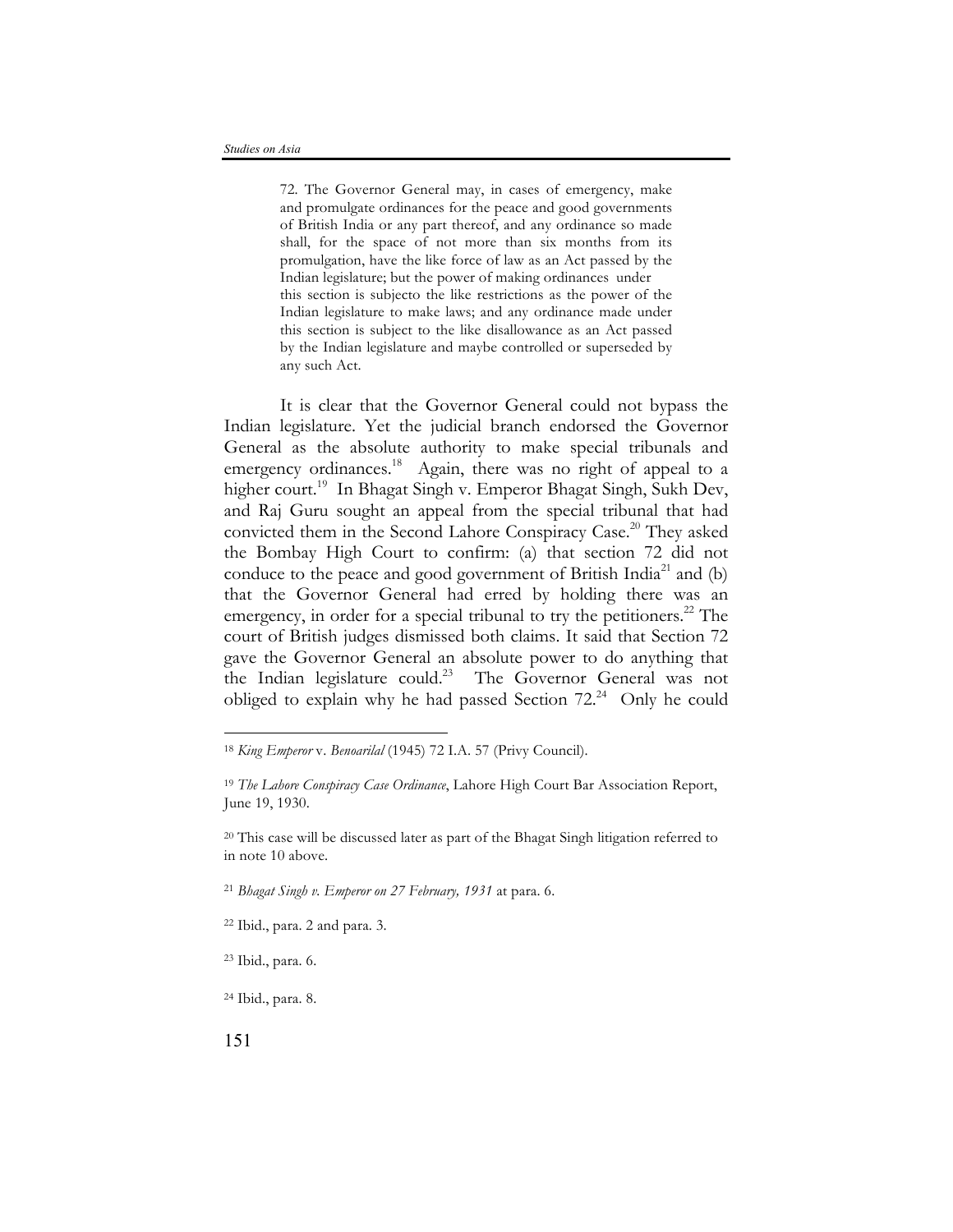determine what a state of emergency was as there was no exact definition for the term. <sup>25</sup> Hence Bhagat Singh v. Emperor raised the clout of the Governor General but aborted justice. As will be discussed later, the verdict was incomplete since it did not ensure reexamination of the death penalty.

The Rowlatt Act also backed capital punishment to check political dissent. The Rowlatt Committee Report of 1918 recommended dealing with sedition by continuing the special tribunal system with the option of holding closed trials.

> The duty of the investigating authority will be to inquire in camera upon any materials which they may think fit and without being bound by rules of evidence. They would send for the person and tell him what is alleged against him and investigate the matter as fairly and adequately as possible in the manner of a domestic tribunal. It would not be necessary to disclose the sources of information, if that would be objectionable from the point of view of other persons. No advocates would be allowed on either side or witnesses formally examined, nor need the person whose case is under investigation be present during all the inquiry.26

The Rowlatt Act weakened the legal process by allowing search and arrest without warrant.<sup>27</sup> However, unlike the earlier statutes, it

<sup>26</sup> Sir Sidney Arthur Taylor Rowlatt, Sedition Committee Report 1918, (Superintendent Government Printing: Calcutta, 1918) at para. 191.

<sup>27</sup> Rowlatt Act, clause  $34(1)(a)(c)$  and clause 36.

<sup>25</sup> Ibid., para. 3. "A state of emergency is something that does not permit of any exact definition:--It connotes a state of matters calling for drastic action which is to be judged as such by someone. It is more than obvious that that someone must be the Governor General and he alone. Any other view would render utterly inept the whole provision."

See *Mathoorasing* v. *Governor-General of Mauritius* 01/01/1979, 1973 SCJ 62.

<sup>&</sup>quot;As Lord Dunedin observed when delivering the judgment of the Board in *Bhagat Singh* v. *King Emperor* (1931) L.R. 58 I.A. 169, 'A state of emergency is something that does not permit of any exact definition: it connotes a state of matters calling for drastic action…'

See also *Qarase and Others* v. *Bainimarama and Others* [2008] FJHC 241 at paras. 82- 88.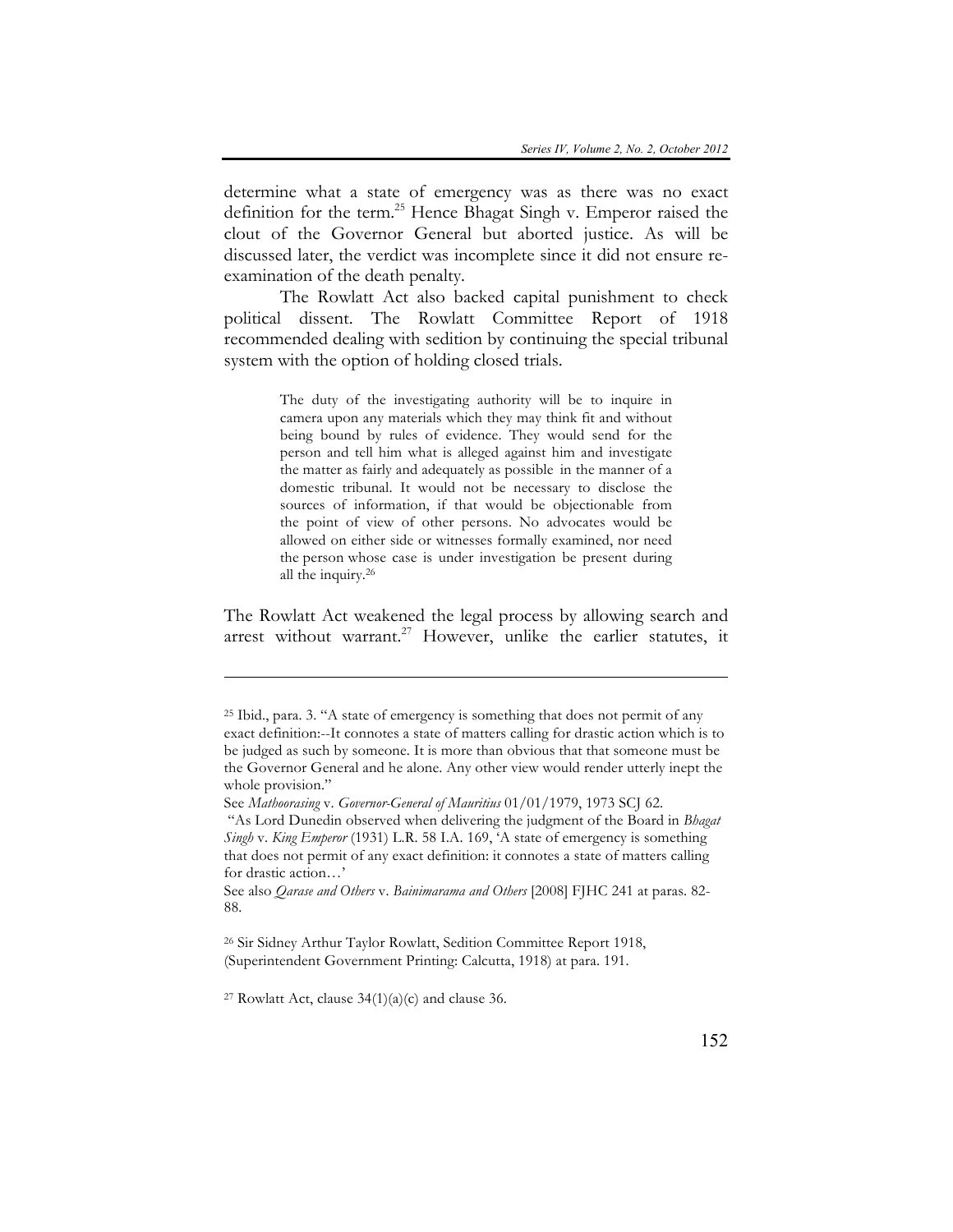required High Court judges to form a three member panel.<sup>28</sup> This condition for qualified professionals worked against the accused ironically. It was a justification for holding secret trials<sup>29</sup> without jury. Judgment was final, and clause 42 sealed the non-accountability of the judges:

> 42. Orders Under this Act not to be Called in Question by the Courts: No order under this Act shall be called in question in any Court, and no suit or prosecution or other legal proceeding shall lie against any person for anything which is in good faith done or intended to be done under this act.

# **Amritsar Massacre**

The results of implementing the Rowlatt Act were open rebellion. There were public demonstrations throughout India<sup>30</sup> which the administration quelled under the Defence of India and Government of India powers. In Punjab protests began on April  $10<sup>th</sup>$  in the town of Amritsar. Amritsar had a population of about 150,000 which soon bore the brunt of police force.

On April 13, 1919 Brigadier-General Dyer issued the Amritsar Proclamation to deter increasing dismay with British rule. The Proclamation was emergency legislation governed by martial law.

> It is hereby proclaimed, to all whom it may concern, that no person residing in the city is permitted or allowed to leave the city in his own or hired conveyance, or on foot without a pass.

No person residing in the Amritsar city is permitted to leave his house after 8. Any persons found in the streets after 8 are liable to be shot. No procession of any kind is permitted to parade the streets in the city, or any part of the city, or outside of it, at any time. Any such processions or any gathering of four men would be looked upon and treated

<sup>30</sup> *The Congress Punjab Inquiry, 1919-1920: Report of the Commissioners Appointed by the Punjab Sub-Committee of the Indian National Congress* Vol. 1, (Bombay, March 25, 1920) pgs. 7-10, 24.

<sup>28</sup> Ibid., clause 5

<sup>29</sup> Ibid., clause 26(2).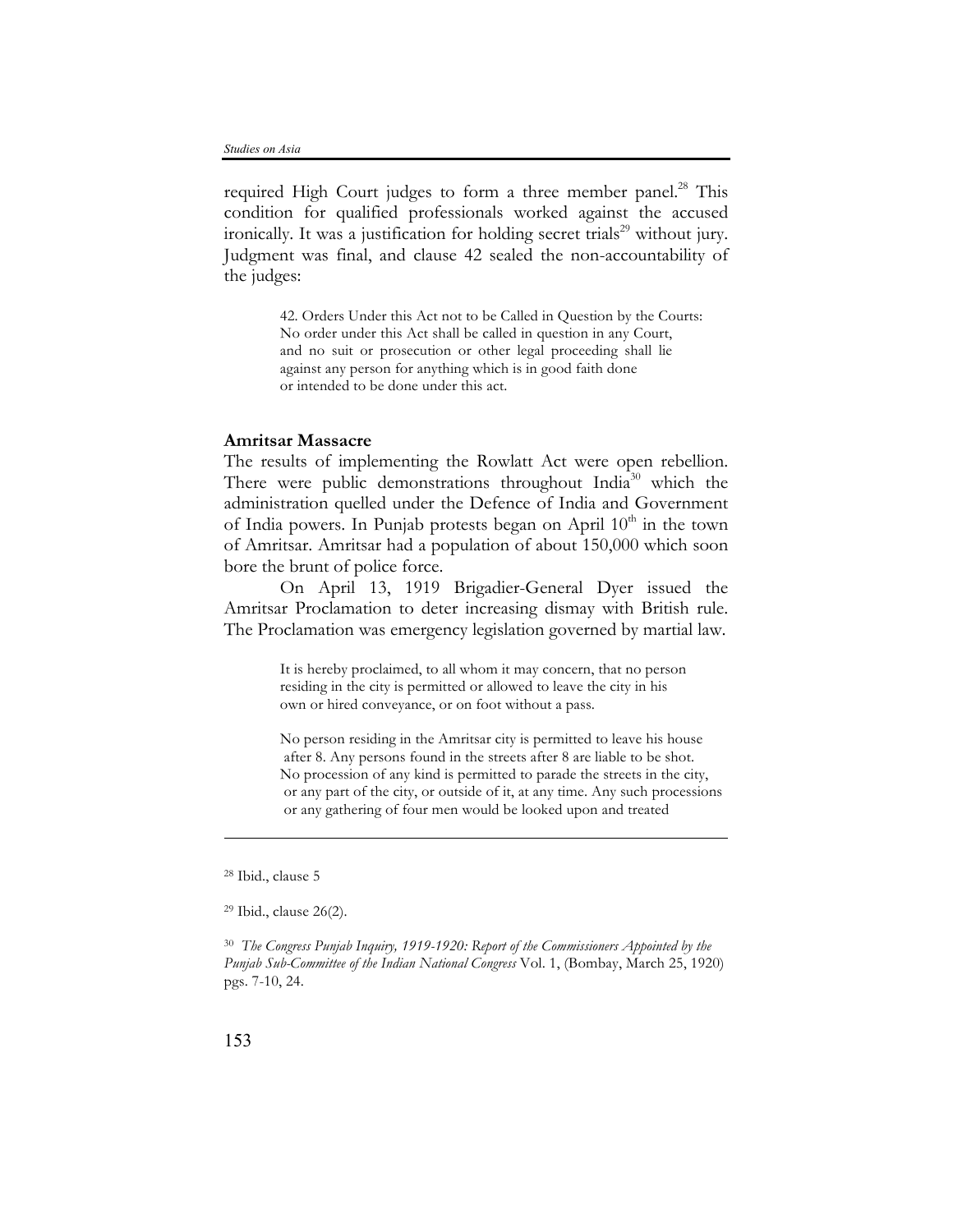as an unlawful assembly and dispersed by force of arms if necessary."31

On that Sunday how widely the Proclamation was circulated is unknown. However, at 4 pm Dyer learned that a pre-planned public meeting was taking place at Jalianwala Bagh. The park was hosting a political debate by civilians from different religious backgrounds, as well as celebrations for a Sikh religious festival, Vaisakhi. The crowd did not consist only of Amritsar residents. Pilgrims from other towns and villages had travelled to the neighboring Golden Temple to celebrate the holiday.32 The gathering was unarmed and there for peaceful purposes.<sup>33</sup>

Dyer proceeded to the Bagh to display full military admonishment. He was accompanied by two armoured cars plus 50 Indian infantry armed with rifles or swords ("kukris").<sup>34</sup> Even smaller than Trafalgar Square,<sup>35</sup> the entrance of the Bagh was too narrow for the cars to enter. The entrance also served as the exit, which the General promptly sealed off. The rest of the garden was bordered by houses and the Temple. There was no escape once Dyer gave the command to shoot.

The want to stamp out noncompliance egged the General to

 $\overline{a}$ 

<sup>33</sup> Ibid. Mahatma Gandhi, *Freedom's Battle: Being A Comprehensive Collection of Writings and Speeches on the Present Situation*, 2nd Edition, 1922 at p. 56.

<sup>34</sup> (Sd.) Edwin S. Montagu, "What happened at Amritsar," No. 188 Public To His Excellency The Right Hon'ble Governor-General Of India In Council, Montagu's Reply To Government Of India Despatch, India Office, London, May 26, 1920 at para. 3.

<sup>31</sup> Hunter Report, para. 35.

<sup>&</sup>lt;sup>32</sup> "Punjab Disturbances: The Case of General Dyer," Hansard HL Deb 20 July 1920 vol 41 cc311-77 (citing Lord Buckmaster at p. 342. "…It is, however, remarkable that of the 374 people killed, 87 came from neighbouring villages, and therefore would not have the ordinary means (although they may have been made aware by telepathic means suggested by the noble and learned Lord) of the proclaiming of the meeting.")

Walter Littlefield, "Has England A Dreyfus Case?" *The New York Times*, August 22, 1920, page xx8.

<sup>35</sup> "Army Council And General Dyer," HC Deb 8 July 1920 vol 131 cc 1705-1819. [Hereinafter **"**Army Council And General Dyer"]. (Citing Secretary of State for War, Winston Churchill at p. 1729).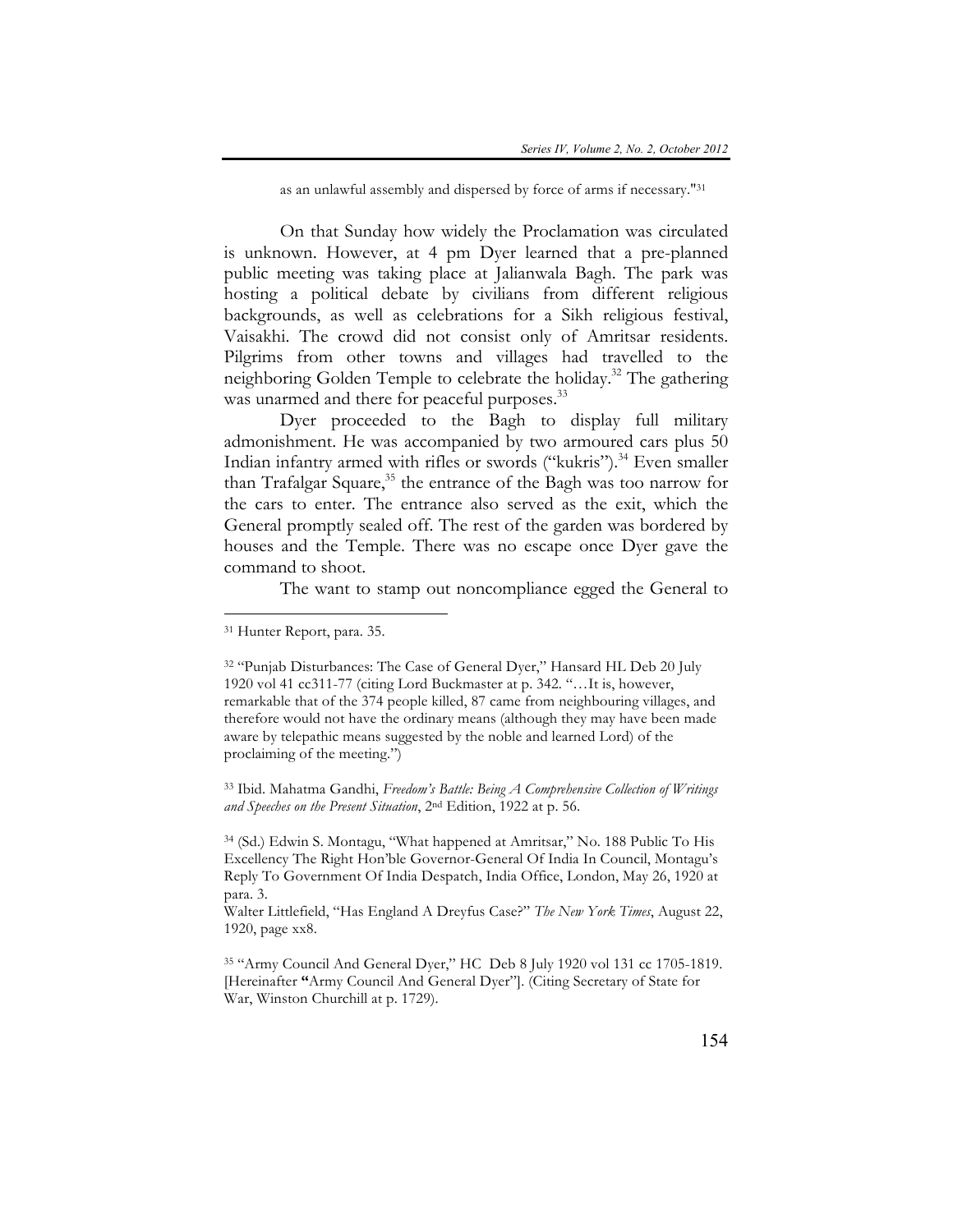target the 5,000 member crowd. Dyer gave no warning to the civilians nor chance to evacuate. His troops used 1,650 rounds of .303 mark VI ammunition.<sup>36</sup> Only then did Dyer leave the premises. Months later Dyer explained his actions in a written statement to his government:

> We cannot be very brave unless we be possessed of a greater fear. I had considered the matter from every point of view. My duty and my military instincts told me to fire. My conscience was also clear on that point. What faced me was what on the morrow would be "Danda Fauj" (-this, which may be translated as bludgeon army, was the name given to themselves by the rioters in Lahore). I fired and continued to fire until the crowd dispersed, and I consider this is the least amount of firing which would produce the necessary moral and widespread effect it was my duty to produce if I was to justify my action. If more troops had been at hand, the casualties would have been greater in proportion. It was no longer a question of merely dispersing the crowd, but one of producing a sufficient moral effect, from a military point of view, not only on those who were present, but more especially throughout the Punjab. There could be no question of undue severity."37

The events at Jalianwala Bagh were relayed to Dyer's superiors ten hours after they occurred. The lieutenant-governor of the Punjab, Sir Michael O'Dwyer was informed at 3 a.m. on April 14<sup>.38</sup> That evening the Chief Secretary received a terse telegram: "Sense seems to be — seven arrests were made to day and a prohibited meeting dispersed. Communicated to Colonel Gasneli who had no report-from the General Officer Commanding Amritsar. Rumours heavy casualties in Amritsar to-day."<sup>39</sup> The next day the

<sup>36</sup> Ibid.

<sup>37</sup> Ibid.

<sup>38</sup> Nick Lloyd, "Sir Michael O'Dwyer and 'Imperial Terrorism' in the Punjab, 1919" Vol. XXXIII, no. 3 *Journal of South Asian Studies* (December 2010) 364 at 370.

<sup>&</sup>lt;sup>39</sup> "Report of The Committee Appointed By The Government of India To Investigate The Disturbances In The Punjab, Etc. Presented to Parliament by Command of His Majesty" [hereinafter the "Hunter Report"], (London: Published By His Majesty's Stationery Office, 1920) at para. 42.

<sup>&</sup>quot;Sir Michael O'Dwyer and Amritsar," *The Times*, February 9, 1920, p. 15.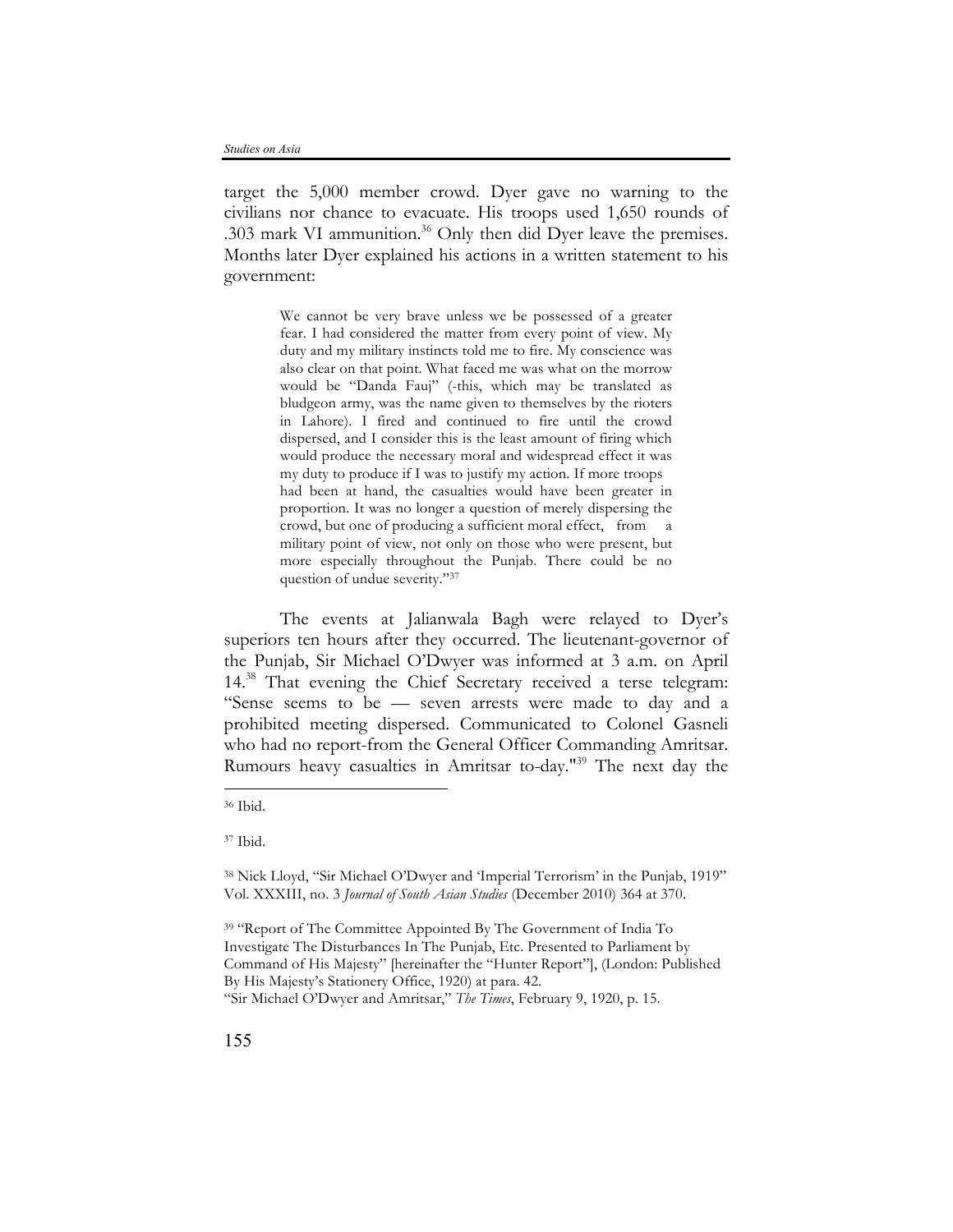Punjab Government sent an official telegram to the Government of India to report the Amritsar incident. It stated that the dead numbered about  $200^{40}$  The true figure was almost 400, and there were at least three times more injured.<sup>41</sup> In the meanwhile, Dyer retained his command. He passed the Crawling Order on April 19. The Order was another disciplinary measure, but the reasoning behind it was to humble the population of Amritsar.<sup>42</sup> Pedestrians could not walk on the street but had to crawl in obesciance. In May General Dyer left India for the Third Anglo-Afghan War, but soon had to revisit the Amritsar issue. On July  $19<sup>th</sup>$  he was finally asked to confirm his role in the Jalianwallah shootings. He gave his account on August  $25^{43}$  after which the Government of India and the Secretary of State asked for more facts. The Hunter Committee was formed to probe further.

#### **The Hunter Report**

The British Government passed Resolution No. 2168<sup>44</sup> in 1919 after the shootings at Jalianwala Bagh and related disturbances in India. This authorised the Government of India to appoint a committee to investigate the incidents and other strife in Punjab, Bombay and Delhi. The Committee was chaired by Lord Hunter. There were five English and three Indian members.<sup>45</sup> The Hunter Committee released

<sup>42</sup> "The Amritsar Debate," *The Times*, July 8, 1920, p. 15.

<sup>43</sup> See note 37 above.

<sup>40</sup> Colonel C.E. Yate, C.S.I.,C.M.G., D.L.,M.P, "The Amritsar Debates," *The Empire Review And Journal Of British Trade*, Volume XXXIV, edited by Sir Clement Kinloch-Cooke, (MacMillan And Co., Limited: London, 1920), 267 at 276.

<sup>41</sup> **"**Army Council And General Dyer," HC Deb 8 July 1920 vol 131 cc 1705-1819 (citing Secretary of State for War, Winston Churchill at p. 1725).

<sup>44</sup> Resolution By the Government of India, Home Department No. 2168, dated Simla, the 14<sup>th</sup> October 1919.

<sup>45</sup> Lord Hunter was the President of the Enquiry Committee. The other members of the Hunter Committee were:

<sup>1.</sup> The Hon'ble Mr. Justice G.C. Rankin, Judge of the High Court, Calcutta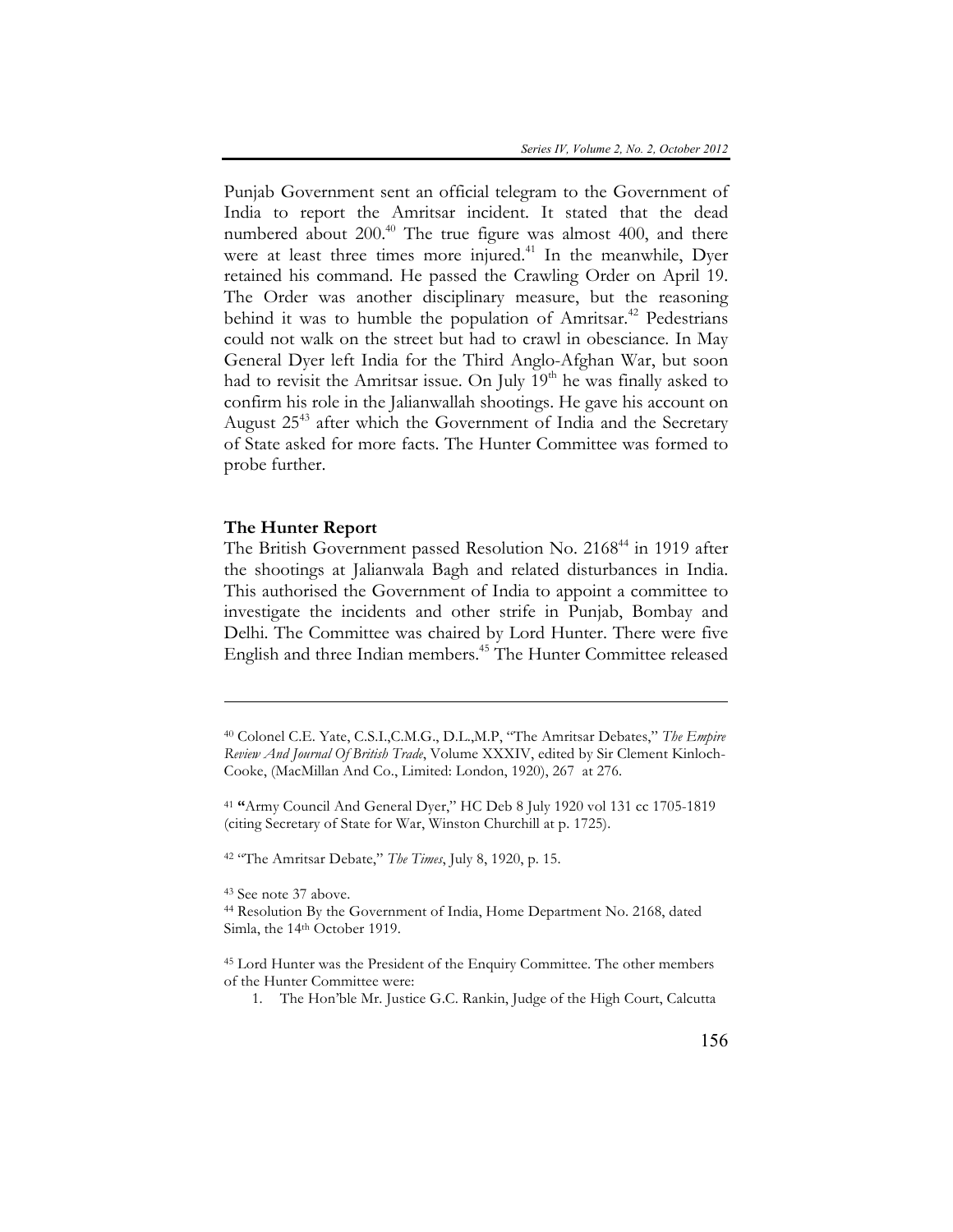the Hunter Report to the Government of India in1920. The volume contained the recommendations of the majority and minority members respectively, which examined the Amritsar shootings and the military conduct of General Dyer.<sup>46</sup> Since the Report was not accessible to the public immediately, the New York Times printed excerpts of the summary by the British Government.<sup>47</sup> It described the killings as 'slaughter.'

The Committee exonerated the Government of India and blamed General Dyer for mishandling the affair. It found that the firing was justified due to the anti-Government sentiment leading to the incident. However, Dyer had employed a "mistaken belief." He had erred by ordering his troops to shoot without warning the civilian targets, and then prolong firing even when the crowd tried to disperse.

> The English members approve the action of the authorities prior to April 13 considering it impossible that de facto martial law could fail to result from the happening of April 10. But while admitting the difficulties of the situation, they consider that General Dyer's conduct at the Jallianwala Bagh is open to two criticisms in two respects, first, is that he fired without warning, and second, in that he continued firing too long. They do not believe that the mob would have dispersed if warned, and considered that firing would have been necessary in any case.

- 2. The Hon'ble Mr. W.F. Rice, C.S.I., I.C.S., Additional Secretary to the Government of India, Home Department
- 3. Major-General Sir George Barrow, K.C.B., K.C.M.G., I.A., Commanding the Peshawar Division
- 4. The Hon'ble Pandit Jagat Narayan, B.A., Member of the Legislative Council of the Lieutenant-Governor of the United Provinces
- 5. The Hon'ble Mr. Thomas Smith, Member of the Legislative Council of the Lieutenant-Governor of the United Provinces
- 6. Sir Chimanlal Harilal Setalvad, KT., Advocate of the High Court, Bombay
- 7. Sardar Sahibzada Sultan Ahmed Khan, Muntazim-ud-Doula, M.A., L.L.M., (Cantab.), Bar-at-Law, Member for Appeals, Gwalior State.

<sup>46</sup> Hunter Report, para. 39.

<sup>47</sup> "British Condemn Slaughter In India," *The New York Times*, May 26, 1920. Also see "Blame For Amritsar: Indians' Commission Says Sir Michael O'Dwyer's Policy Exasperated the People," *The New York Times*, May 30, 1920.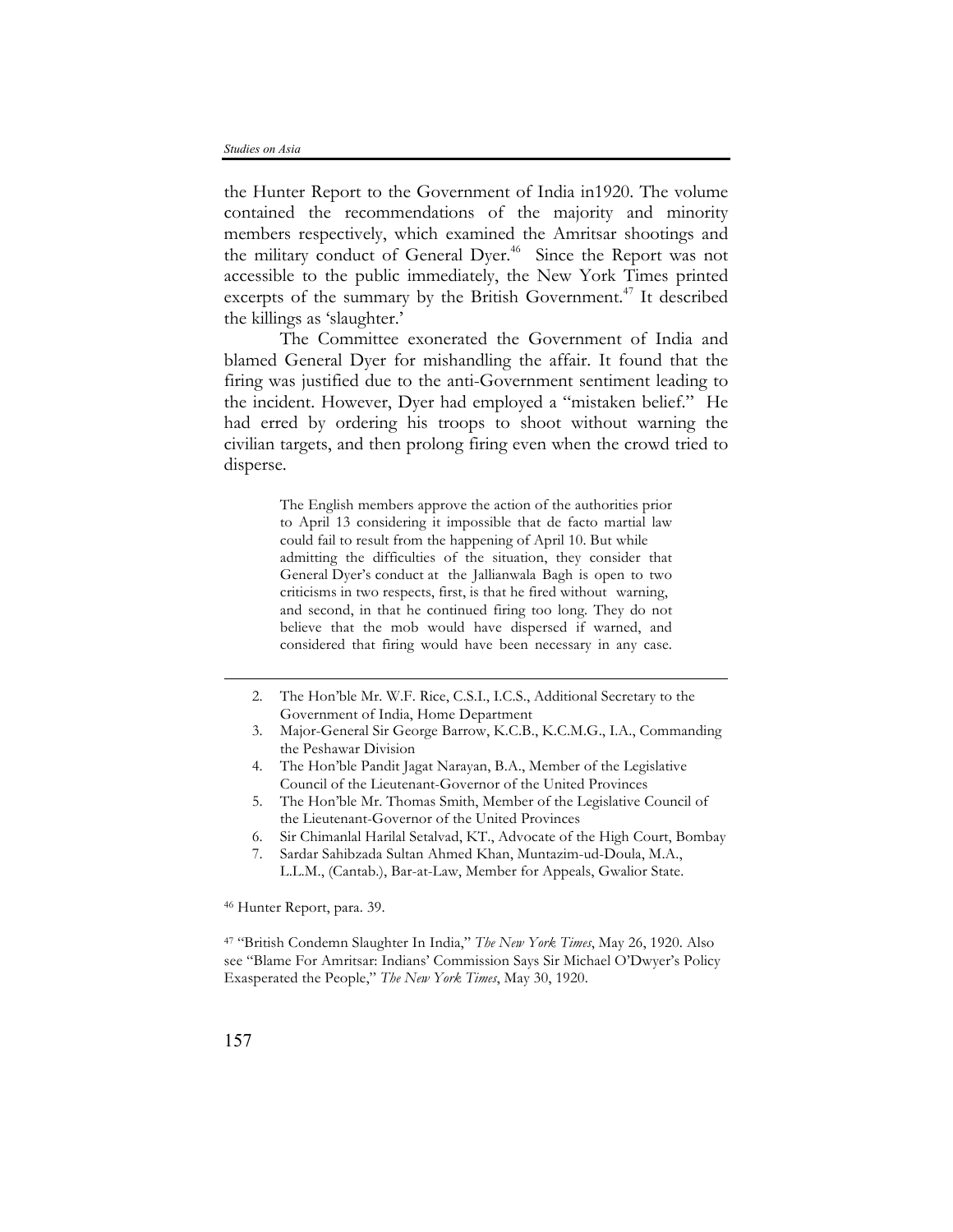They consider that General Dyer, through a mistaken belief that continued firing would be justified by the effect produced in other places, committed a grave error in firing too long.

They find no grounds for believing that this action saved the situation and averted a second mutiny. But they do not think that General Dyer can be blamed for not attending to the wounded, as they are not convinced any one was exposed to unnecessary suffering for want of medical attention.

This opinion is not shared by the Indian members, who, while agreeing to in condemnation of General Dyer's action, take a graver view of the whole incident, stigmatizing his conduct as inhuman and un-British.48

The public response to the Report in other parts of the British Empire was swift. In New Zealand, The Grey River Argus condemned the "white washing" majority report. The pro-Labour newspaper labelled the Report an "inhuman document." <sup>49</sup> The Poverty Bay Herald merely reproduced a United Press Association release which stated that Sir O'Moore Creagh, former commander in chief of the Indian army fully supported Dyer.<sup>50</sup> Sir O'Moore Creagh feared that the Report would encourage sedition. "The committee," he explained, "is formed of estimable gentlemen, but they do not know India." He ridiculed the committee's contention that General Dyer should have read the Act. "In what language would he have read it? … Was a brigade commander to summon professors and have the law translated?"<sup>51</sup> Interestingly the Government of India contradicted its ex-commanding officer. In its "Despatch On Hunter Committee Report" (addressed to the Secretary of State For India, Lord Montagu), the Government of India agreed with the Committee

 $\overline{a}$ 

<sup>51</sup> Ibid.

<sup>48</sup> Ibid.

<sup>&</sup>quot;Amritsar," *The Times*, May 27, 1920, p. 13.

<sup>49</sup> "The Amritsar Massacre," *The Grey River Argus*, 12 November 1920, p. 6.

<sup>50</sup> "Quelling A Rebellion: Rebuke Of General Dyer," *Poverty Bay Herald* [now the *Gisborne Herald*], 29 May 1920, p. 3.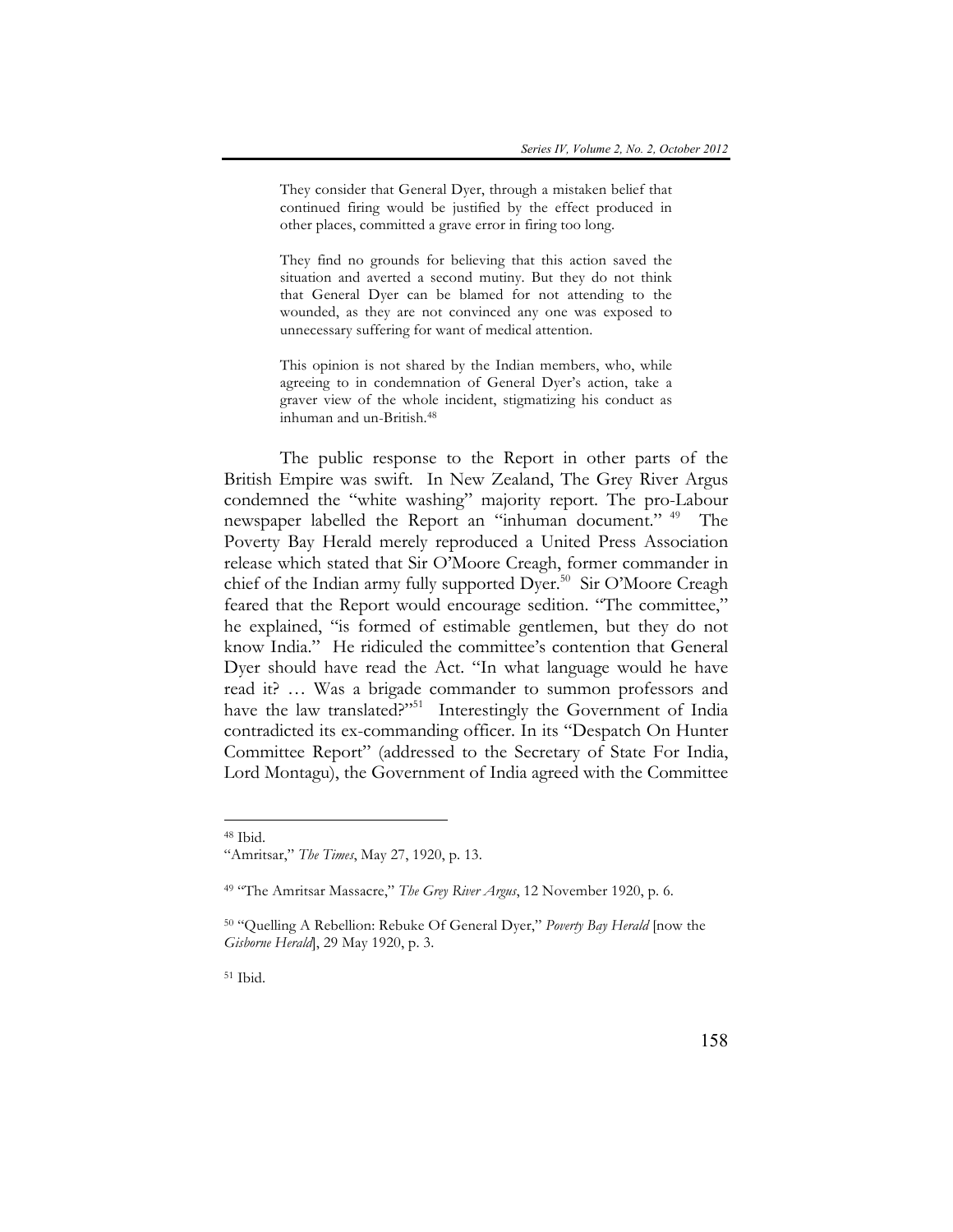that Dyer had failed to warn the unarmed crowd before firing.<sup>52</sup> It was indefensible that the troops had fired 1,650 rounds incessantly for ten minutes.<sup>53</sup> The General had transgressed his boundaries by trying to produce a moral effect on the crowd for breaching the Amritsar Proclamation. His account demonstrates the wilful nature of his instructions quoted earlier.

Dyer also failed to document the exact number of injuries and deaths.<sup>54</sup> He left the Bagh without arranging for medical assistance to the wounded, or for disposal of the dead. With that symbolic omission his task was done.<sup>55</sup>

Dyer's negligence earned him professional censure. He was demoted to Colonel and the Secretary of State for War, Winston Churchill, demanded that he resign from the Army. Colonel Dyer took voluntary retirement on July  $17<sup>th</sup> 1920$ .

# **Political Reaction to Dyer's Acts at Jalianwallah Bagh**

In the House of Lords Debates of July 19, 1920 Viscount Finlay argued that General Dyer had been treated unfairly after the Amritsar Massacre. He felt that the Secretary of State for India had reprimanded Dyer excessively. The Viscount put the following motion for debate before the House of Commons.

> "That this House deplores the conduct of the case of General Dyer as unjust to that officer, and as establishing a precedent dangerous to the preservation of order in face of rebellion."56

<sup>54</sup> Despatch On Hunter Report, para. 22.

<sup>55</sup> Ibid, para. 44. "The facts are abundantly clear. General Dyer has made no attempt to minimize his responsibility for the tragedy or even to put a favourable complexion on his action or purpose."

<sup>56</sup> "Punjab Disturbances: The Case of General Dyer," Hansard HL Deb 19 July 1920, vol 41, cc 222-307 (citing Viscount Finlay at p. 222). [Hereinafter "Punjab Disturbances: The Case of General Dyer"].

<sup>52</sup> Hunter Report, para. 38.

<sup>53</sup> Ibid. Government Of India Home Department, To The Right Hon'Ble Edwin Montagu, His Majesty's Secretary Of State For India, Simla, Government Of India Despatch On Hunter Committee Report, May 3, 1920 at para. 21. [Hereinafter "Despatch On Hunter Report"].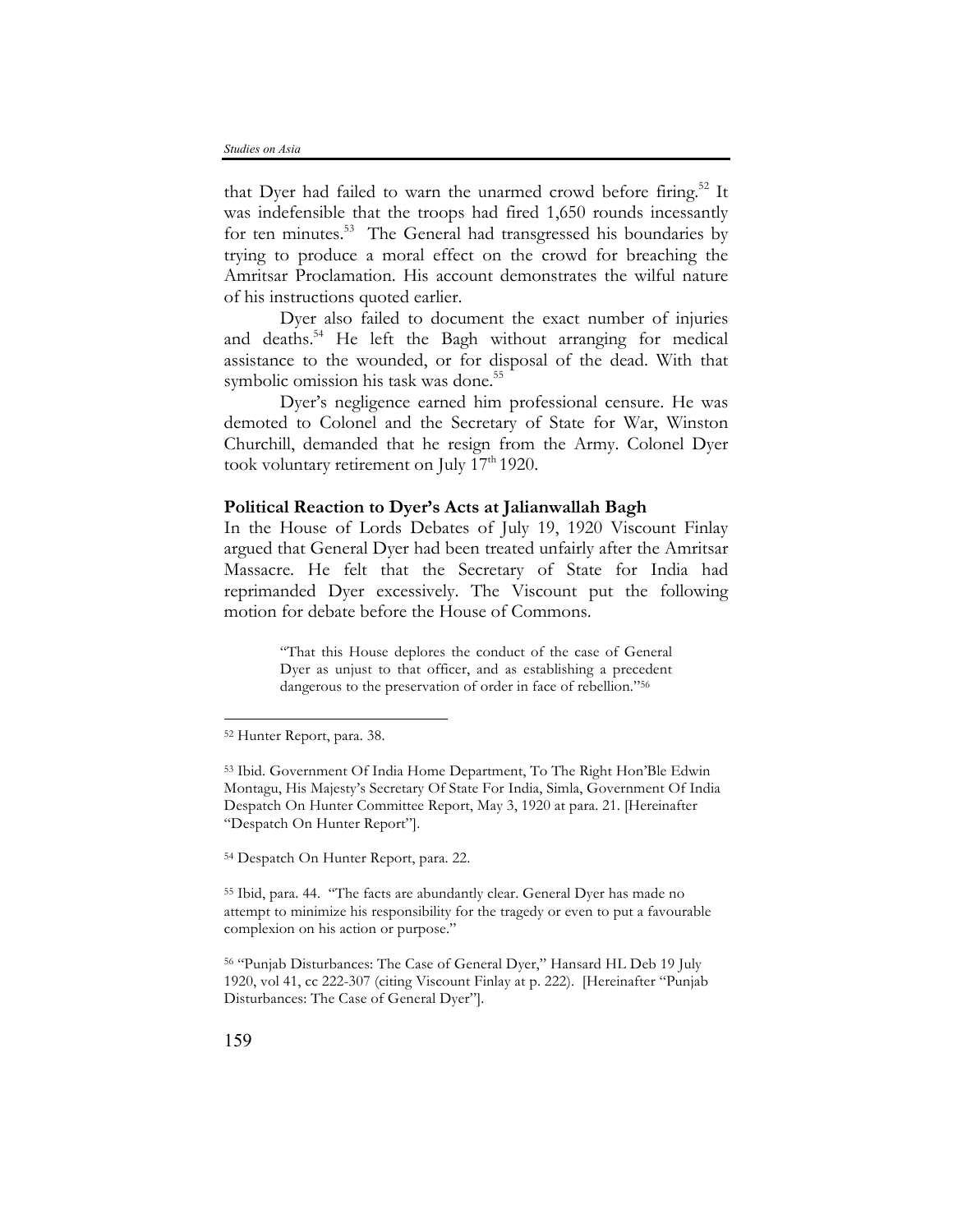Viscount Finlay raised several issues. 1. Was General Dyer treated unfairly by the Indian and British Governments after the massacre at Jalianwallah Bagh? 2. Did Dyer deserve the stigma of being removed from the Army after thirty-four years of service? 3. Was the Secretary of State for India (Mr. Montague) right to censure Dwyer when he said that "The omission to give warning before firing was opened was inexcusable?" 4. Did Dyer's superiors whom he had relied on deprive him of their protection and support? 5. Was General Dyer right to use the doctrine of frightfulness in suppressing the crowds at Jalianwallah Bagh?<sup>57</sup> In an earlier debate on July  $8<sup>th</sup>$ , the Secretary of State for War, Mr. Churchill, had defined "frightfulness" as the inflicting of great slaughter or massacre upon a particular crowd of people, with the intention of terrorising not merely the rest of the crowd, but, the whole district or the whole country.<sup>58</sup> He did not endorse any use of the doctrine,<sup>59</sup> while Mr. Montague equated frightfulness with the doctrine of terrorism. $60$ 

Viscount Finlay stated that Dyer was treated unfairly by his superiors and stigmatized by the decision to leave the Army. He recognized that frightfulness creates a situation where innocent people are treated severely so that an effect is produced elsewhere.<sup>61</sup> Finlay supported the use of frightfulness in exceptional circumstances, such as the present scenario. According to him, General Dyer was right to use frightfulness since his intent was to deter future dissent from occurring in all of Punjab—and not just in Amritsar. The advantages of the doctrine are that it is 'cheaper' to frighten people into submission rather than to fight them to the bitter

 $\overline{a}$ 

<sup>59</sup> Ibid.

<sup>60</sup> Ibid., 1707.

<sup>61</sup> Punjab Disturbances: The Case of General Dyer, 225.

<sup>57</sup> Ibid., 229.

<sup>&</sup>quot;The Amritsar Shooting," *The Times*, January 9, 1920, p. 6.

<sup>58</sup> **"**Army Council And General Dyer," HC Deb 8 July 1920 vol 131 cc 1705-1819 at p. 1728.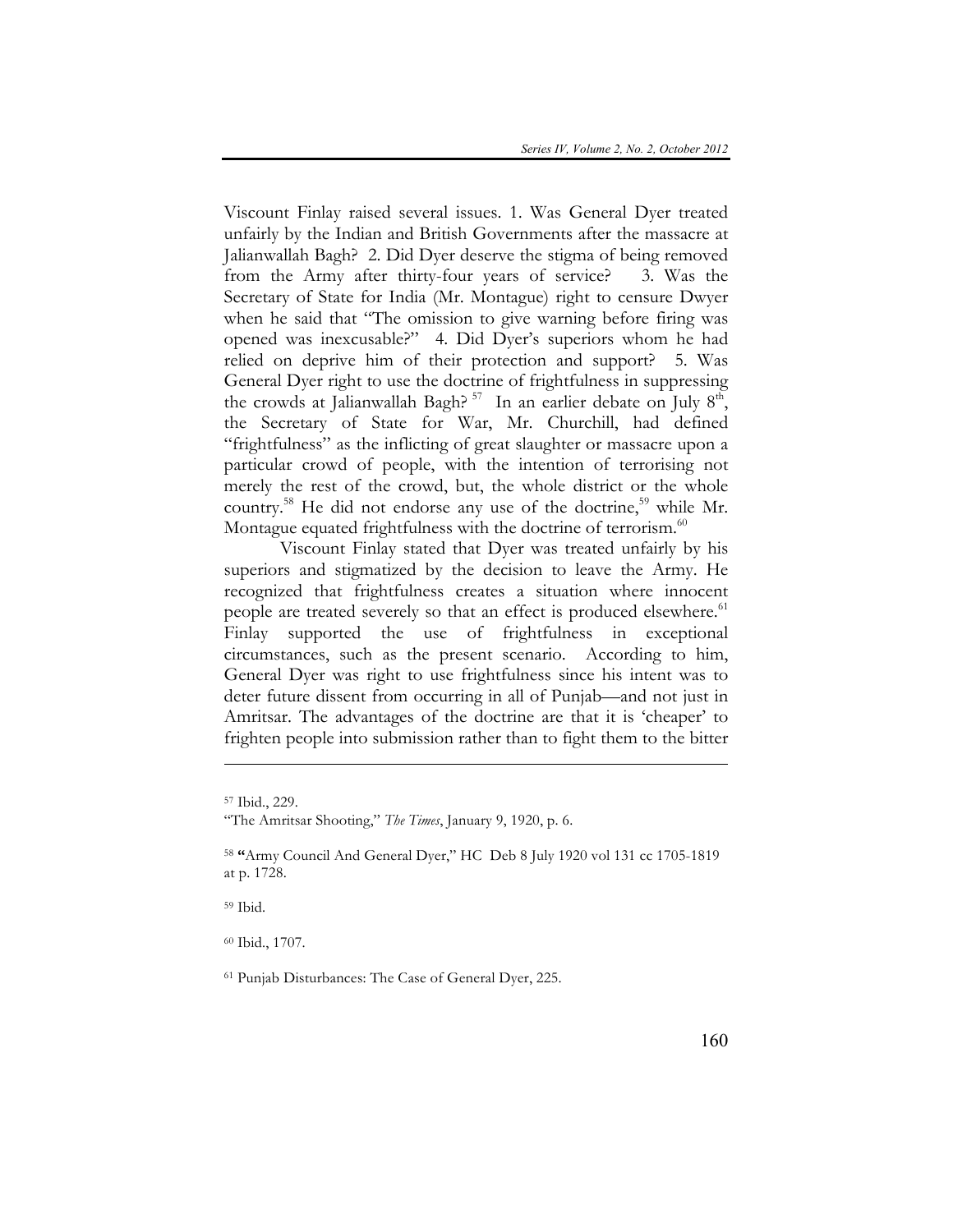end.<sup>62</sup> Presumably cheaper alludes to the qualitative measurements of human life, efficiency, financial and other resources. It may be less costly to take a few lives at the onset rather than to fight continually.

The Viscount's support for Dyer focused on the larger context of why Dyer had acted as he had, on his motivations and perceptions for firing on the civilian crowd. He defined the General's situation as a test case for British rule.

> The effect of this case upon the future of our public service in Indian, and indeed in all parts of our Empire, opens up a very large field. On that it is not necessary for me to say more than very few words. One of the main stays of our Empire has been the feeling that every officer whose duty it was to take action in times of difficulty, might rely, so long as he acted honestly and in the discharge of his duty, upon his superiors standing by him. If once the suspicion were created that for any reason, political or otherwise, an officer who had done what he believed to be his duty was to be thrown over, no one can exaggerate the mischievous effect such a feeling might have upon our public service.<sup>63</sup>

In other words, was the General being made a scapegoat though he had discharged his duties with integrity and with the prior knowledge of his commanding officers? Even if the superiors had knowledge of the act, even if they had not authorized it directly, had General Dyer used excessive force to crush the gathering of civilians at Jalianwallah Bagh? Inherent in this issue is the question of whether the gathering constituted an unlawful assembly or a rebellion.

The Viscount disagreed with the finding of the Hunter Commission "that no evidence had been brought before them sufficient to establish a conspiracy to overthrow the British Government in that region."<sup>64</sup> While he agreed that the individuals

<sup>62</sup> Walter Raleigh, "England and the War," An Address to the Royal Colonial Institute, December 12, 1916.

<sup>&</sup>quot;The doctrine, put briefly, is that people can always be frightened into submission, and that it is cheaper to frighten them than to fight to the bitter end."

<sup>63</sup> "Punjab Disturbances: The Case of General Dyer," 223.

<sup>64</sup> Ibid., 225.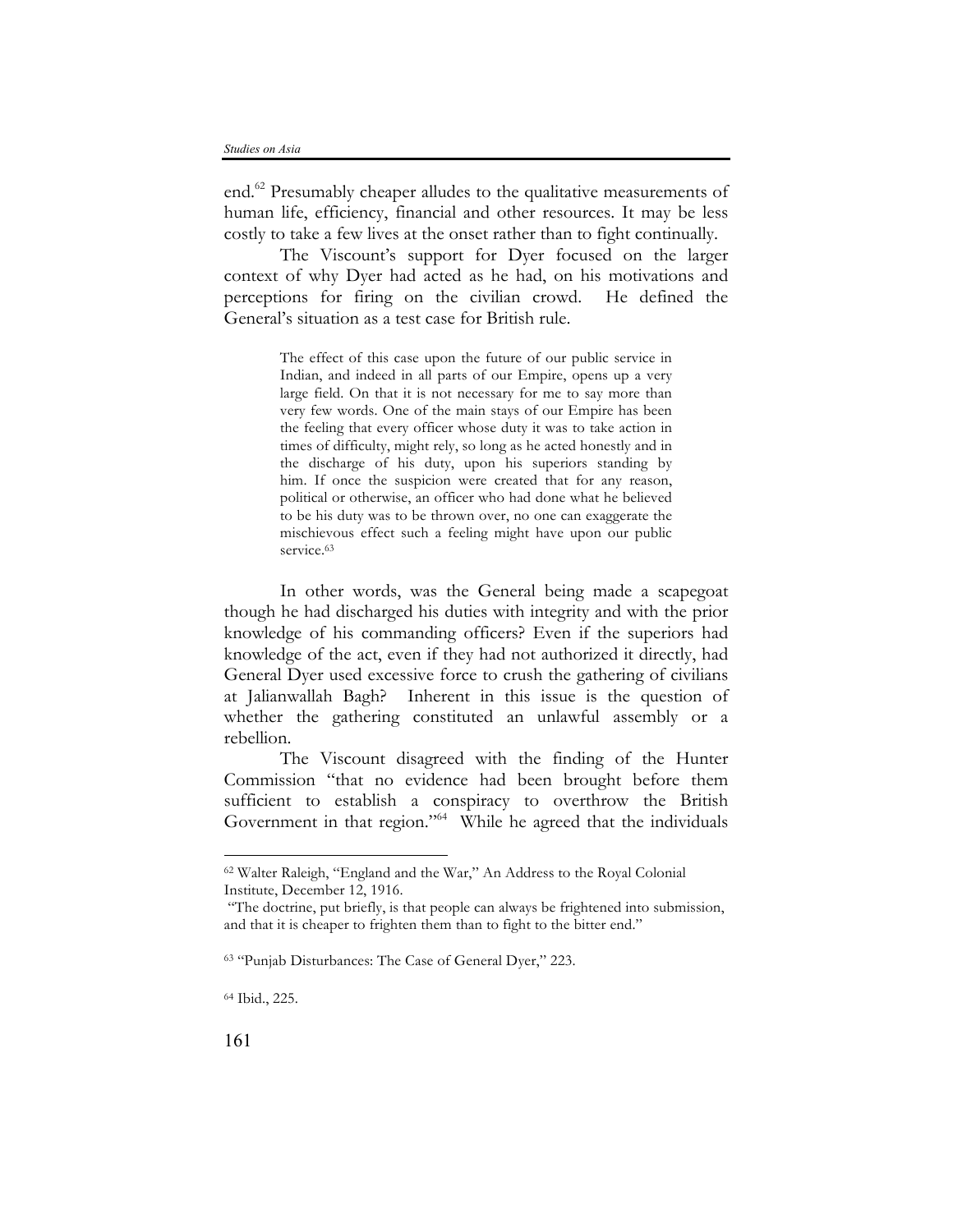formed an unlawful assembly in defiance of the two Proclamations passed earlier, this alone did not merit an application of frightfulness. However, he feared that the gathering had the potential to grow into a rebellion if unchecked. The gathering was not an "innocent gathering" but a mob of criminal elements which could cause future disturbances.<sup>65</sup> He then disagreed with the endorsement of the majority members of the Commission that the doctrine of frightfulness could be applied to the conduct of General Dyer.<sup>66</sup>

> On page 12 of the statement which General Dyer has put in, and which is printed as a White Paper, your Lordships will find this sentence used by General Dyer—What the Hunter Commission have done is to apply the principles applicable to unlawful assembly in times of otherwise general peace and quiet to a vital incident of a rebellion. The Government, as I understand their action, have identified themselves with that doctrine, promulgated by the Hunter Commission. I am going to submit to the House that this is an erroneous canon, and that it is unjust to an officer, in such circumstances as those in which General Dyer was placed, to apply any such canon in judging his conduct. Let me not be misunderstood. No man is more averse from what is called frightfulness than I am. The essence of frightfulness, of which we have had of late years some conspicuous examples on the continent of Europe, is that innocent people are treated severely and harshly with a view of producing an effect elsewhere. In defence of such conduct I should never utter a word, but the question here is a totally different one [italics added].

> If you are dealing with a formidable mob, assembled in defiance of the express orders of the Government, and at a time when an insurrectionary movement is in progress throughout the whole district, are you not justified, when you choose your way of putting down that insurrectionary movement, in doing it in a way which will have a beneficial effect on the restoration of order throughout the whole district? Where you have a state of things such as, unfortunately, existed in the Punjab (which really approximated to a state of war) strength is sometimes the truest mercy. If your Lordships would look at the map which is at the end of the Report of the Hunter Commission, your Lordships will find that it represents by a series of red marks what was the

<sup>65</sup> Ibid., 232.

<sup>66</sup> Ibid, 225. The Indian minority members voiced the opposite view.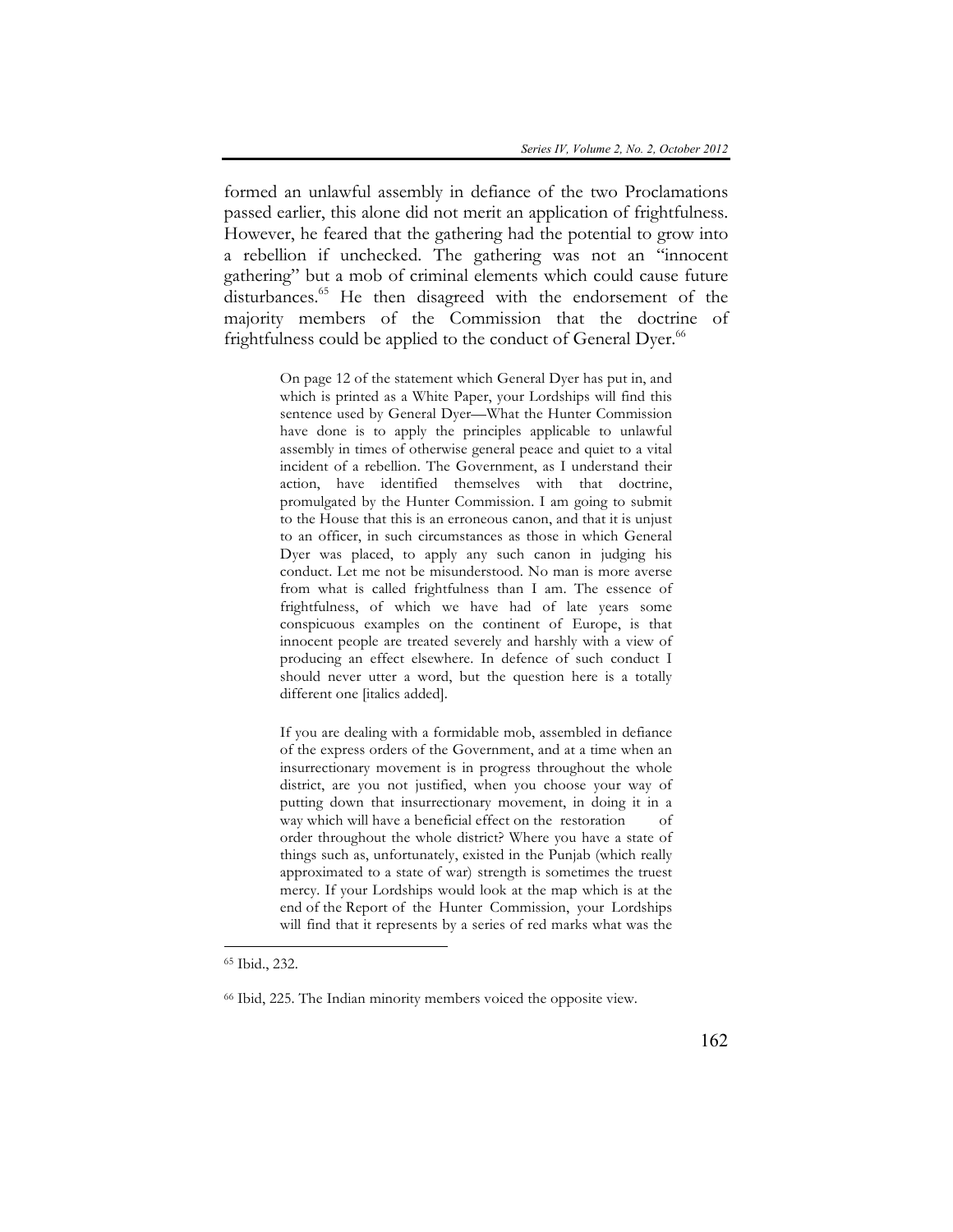state of things in the Central and Northern Punjab in April of last year. There are a number of red marks which indicate the districts where the cutting of telegraph wires, arson and murder had prevailed, and a most formidable appearance have these red marks upon that map. They extend from the Sutlej on the east, through the district of the five rivers, through the Punjab itself, and they go on to the Indus. When you have that state of things there it is impossible, by the light of evidence, to come to any conclusion other than that the action taken throughout the Punjab was concerted action and was a conspiracy."67

Ironically, Viscount Finlay said that while he abhored frightfulness, General Dyer was right to employ a wider outlook at Amritsar. Dyer believed that he did not face innocent people but a guilty force.68 Accordingly, he did not deal only with the problem at Amritsar (a potential local riot)<sup>69</sup> but had tried to prevent widespread rebellion in the rest of Punjab.<sup>70</sup>

In the House of Lords debate on July  $8<sup>th</sup>$ , Mr. Montagu had argued why he considered that Dyer's conduct amounted to terrorism. The following passage explains why as the Secretary of State for India he condemned the Amritsar incident.<sup>71</sup>

> The real issue can be stated in one sentence, and I will content myself by asking the House one question. If an officer justifies his content, no matter how gallant his record is—and everybody knows how gallant General Dyer's record is—by saying that there was no question of undue severity, that if his means had been greater the casualties would have been greater, and that the motive was to teach a moral lesson to the whole of the Punjab, I say without hesitation, and I would ask the Committee to contradict me if I am wrong, because the whole matter turns upon this, that it is the doctrine of terrorism.

<sup>68</sup> Ibid.

 $\overline{a}$ 

<sup>69</sup> Ibid., 231.

<sup>67</sup> "Punjab Disturbances: The Case of General Dyer," 225-226.

<sup>70</sup> Ibid., 224.

<sup>71</sup> "Army Council And General Dyer," 1707. Also see "Punjab Disturbances: The Case of General Dyer," at

p. 263 where The Marquess of Crewe says "…Well, for "India" read "Ireland."…"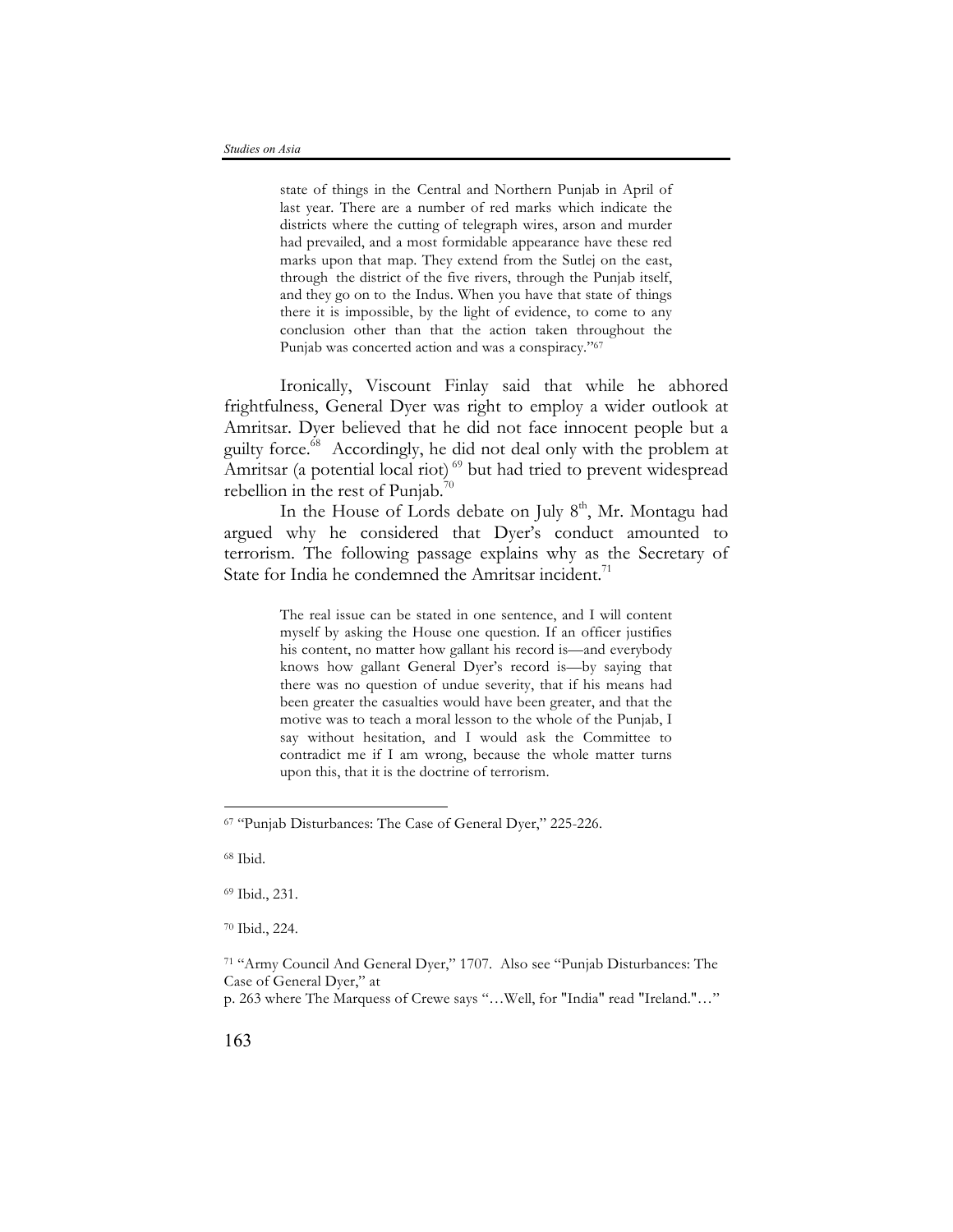If you agree to that, you justify everything that General Dyer did. Once you are entitled to have regard neither to the intention nor to the conduct of a particular gathering, and to shoot and to go on shooting, with all the horrors that were here involved, in order to teach somebody else a lesson, you are embarking upon terrorism, to which there is no end. I say, further, that when you pass an order that all Indians, whoever they may be, must crawl past a particular place, when you pass an order to say that all Indians, whoever they may be, must forcibly or voluntarily salaam any officer of His Majesty the King, you are enforcing racial humiliation. I say, thirdly, when you put up a triangle, where an outrage which we all deplore and which all India deplores has taken place, and whip people who have not been convicted, when you flog a wedding party, you are indulging in frightfulness, and there is no other adequate word which could describe it ... Are you going to keep your hold upon India by terrorism, racial humiliation and subordination, and frightfulness, or are you going to rest it upon the goodwill, and the growing goodwill, of the people of your Indian Empire?72

In short, this was not the British way of doing business.<sup>73</sup> Lord Asquith was a former Prime Minister and pondered a crucial factor. Why did Dyer have the power to act with such impunity? The civil authority clearly had given the Brigadier General a carte blanche.<sup>74</sup> That gross dereliction of duty had caused a vile breakdown of law and order.75 Mr. Asquith did not merely raise these points as mitigating factors to absolve Dyer, but to suggest that the public explanation was incomplete. His doubts did not discount the presence of other actors in the catastrophe, nor the absence of other information. Perhaps one reason for his confusion was that Dyer may have acted out of character. Dyer did not have a prior history of treating the native population unfairly, yet he had fired against civilians without giving notice and then abandoned the dead and wounded. Such callousness was at odds with his evolution as a

 $\overline{a}$ 

<sup>75</sup> Ibid., 1735.

<sup>72</sup> "Army Council And General Dyer," 1708.

<sup>73</sup> Ibid., 1730.

<sup>74</sup> Ibid., 1734.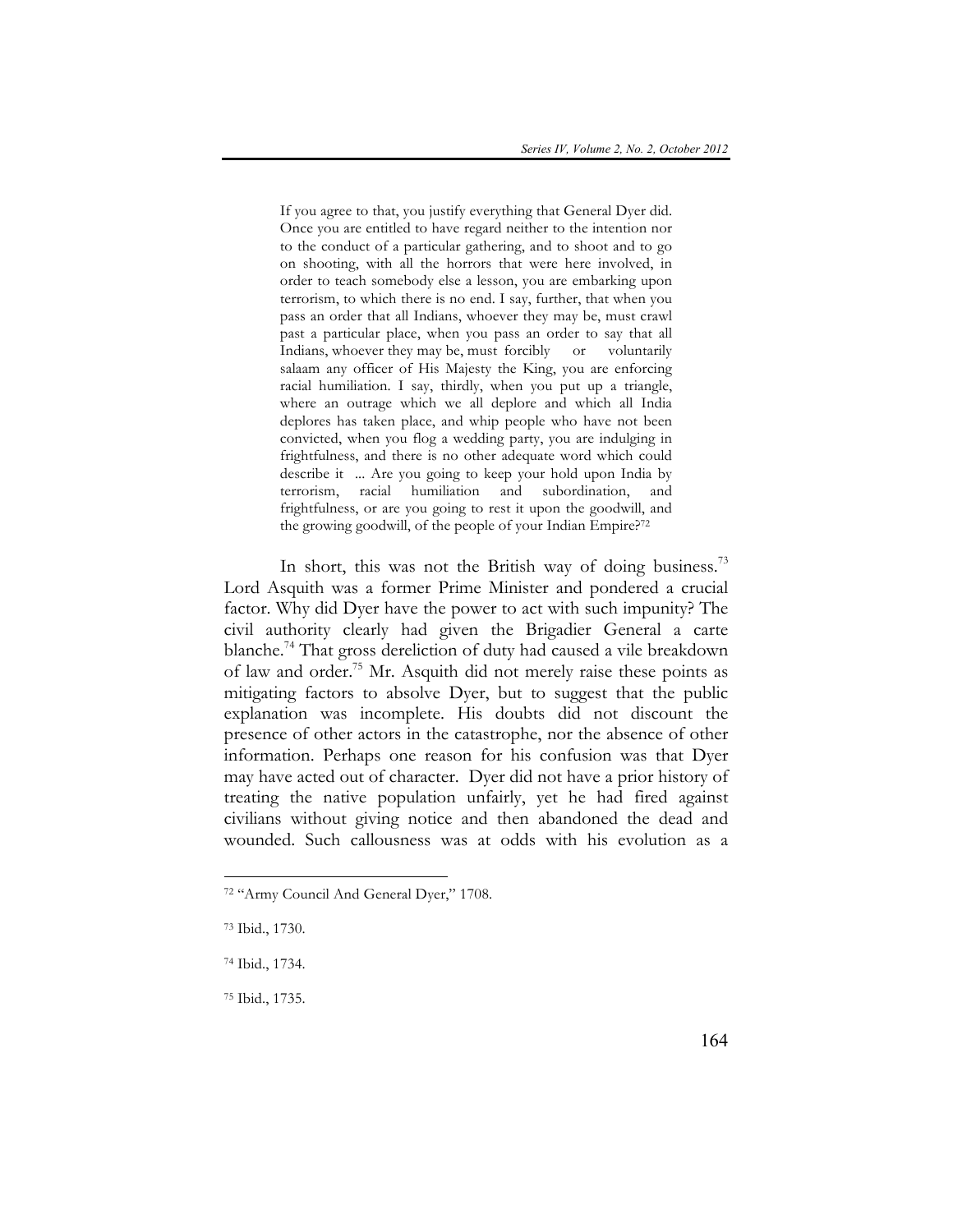military man. Dyer had worked with Sikh soldiers from the start of his career.<sup>76</sup> He had used the occasions to learn about Punjabi culture and assimilate when required.<sup>77</sup> This paradox is why General Dyer's conduct at Jalianwallah Bagh remains perplexing.<sup>78</sup>

# **The Bhagat Singh Litigation**

Bhagat Singh was twelve when the Amritsar Massacre toccurred. He visited the site the next day and bottled a sample of blood stained soil. Years later, he too became subject to the draconian court process made possible by the Defence of India Act 1915. He was prosecuted in two court cases on unsubstantiated charges. In both the Delhi Assembly Bomb Case and the Second Lahore Conspiracy Case he and the other suspects were convicted on weak evidentiary grounds. This injustice was caused largely by the Interpretation clause of The Indian Evidence Act, 1872. <sup>79</sup> The definition of a 'fact' in the Interpretation clause remains in force today. It is:

- (1) any thing, state of things, or relation of things, capable of being perceived by the senses; or
- (2) any mental condition of which any person is conscious.

Both subsections 1 and 2 can be read subjectively instead of objectively, which is the required legal standard. Under subsection (1) a mistaken perception of a witness can be accepted as reality. The witness may see or hear something but erroneously identify the source. Subsection (2) can prove detrimental to an accused who negates the privilege of self incrimination unwittingly. One's cognizance may follow from a perception that is an illusion or hallucination even. That mental condition could be caused by

<sup>76</sup> Nigel Collett, The Butcher of Amritsar: General Reginald Dyer, (Hambledon Continuum: London, 2005), pgs. 50, 52, 79.

<sup>77</sup> Ibid.

<sup>78</sup> "The Amritsar Report," *The Times*, June 9, 1920, p. 5.

<sup>79</sup> The Indian Evidence Act, 1872 (Act No. 1 of 1872),15th March 1872, section 3.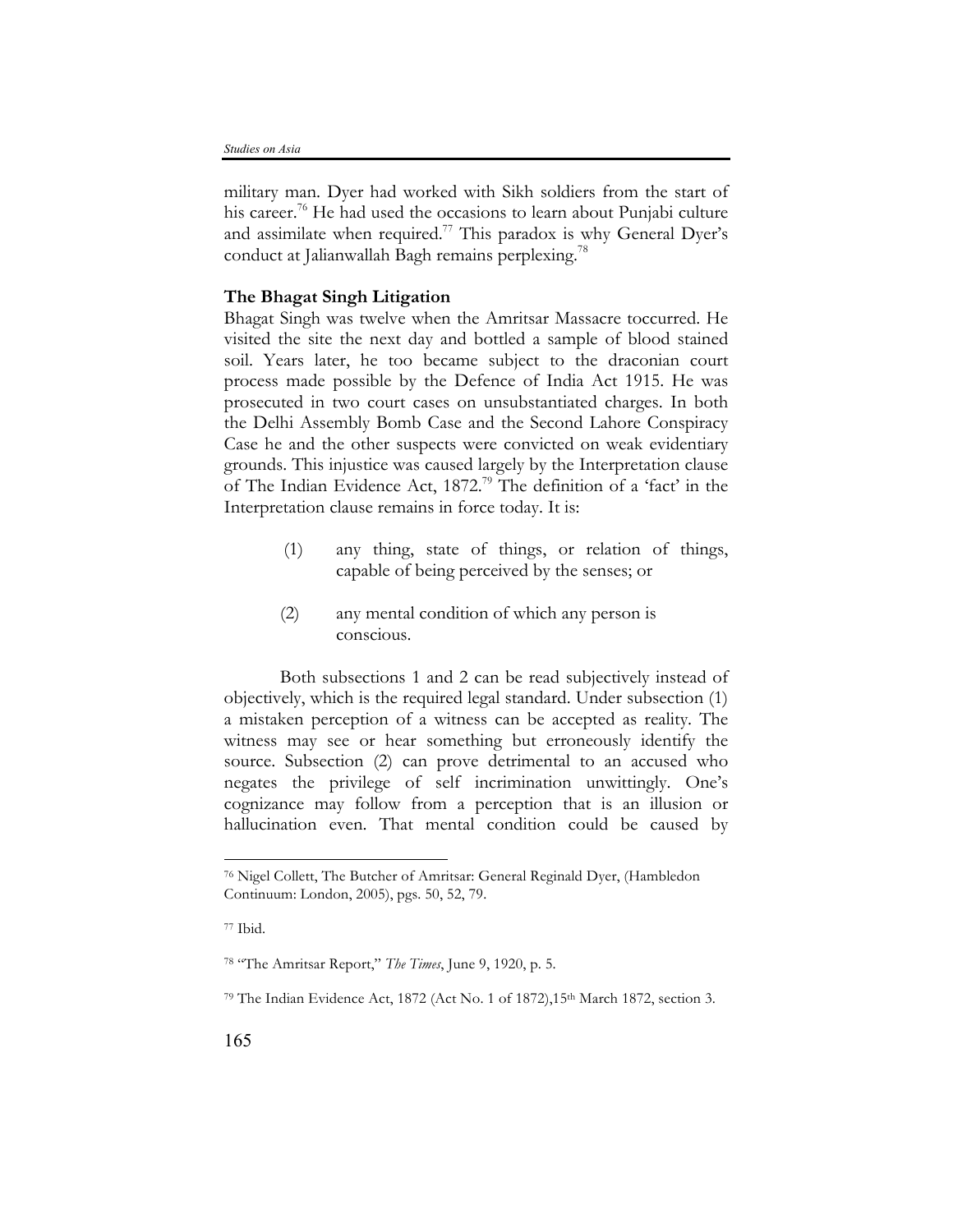emotional factors (nervousness, stress) or drugs and alcohol. In the scenarios possible under subsections (1) and (2) there is a distortion of the truth, which can be dangerous if the court accepts that the 'facts' have been proven. That wrongful evidence can be admitted in view of the definition of "proved" in the Interpretation Act.

> "A fact is said to be proved when, after considering the matters before it, the Court either believes it to exist, or considers its existence so probable that a prudent man ought under the circumstances of the particular case, to act upon the supposition that it exists."80

The Evidence Act does not define 'prudent.' Therefore, what the qualities of a prudent man are is left to the Court's discretion and, again, this could be subjective. In the Bhagat Singh litigation, witnesses changed their testimonies or gave ambiguous accounts. When accepting these versions as facts, the tribunals relied on falsehoods and hearsay to reach their judgments.

### The Delhi Assembly Bomb Case

By 1929 Bhagat Singh was describing himself a Revolutionary in his writings. He made it clear that Revolution did not mean the cult of the bomb and the pistol. Revolution meant that change should occur if the present order of things was based on manifest injustice. The Supreme Court of India approved his definition in 2011. In Bhanumati v. State of  $U.P.^81$  it stressed that constant political scrutiny was vital in a democracy. That caution in India was a safeguard to validate the Constitution.<sup>82</sup>

In his era, though, Bhagat Singh was perceived as a criminal anarchist by the government. In the 1929 Delhi Assembly Bomb Case he was convicted as a political terrorist under Section 307 of the Indian Penal Code, 1860<sup>83</sup> and Section 3 of the Explosive Substances

 $\overline{a}$ 

 $82$  Ibid.

<sup>80</sup> Ibid.

<sup>81</sup> *Bhanumati* v. *State of U.P*. AIR 2010 SC 3796 at paras. 39-42.

<sup>83</sup> The Indian Penal Code, 1860 (Act No. 45 of 1860), s. 307: Attempt to murder.-- Whoever does any act with such intention or knowledge, and under such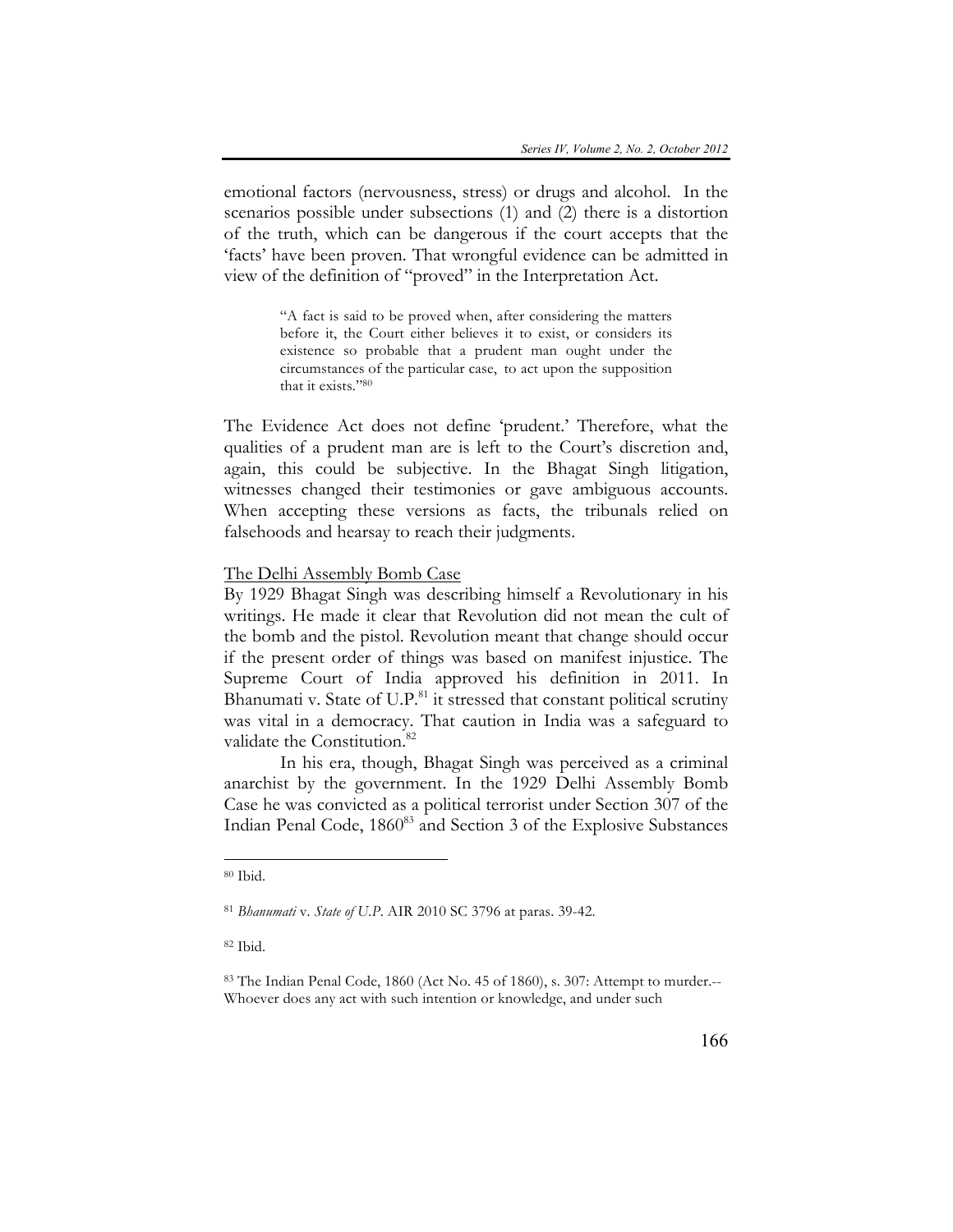$\overline{a}$ 

Act, 1908.<sup>84</sup> Bhagat Singh and B.K. Dutta were arrested in April 1929 for protesting the introduction of the Trade Disputes Bill and Public Safety Bill in the Delhi Legislative Assembly. Two bombs were thrown in an empty space with the intention to cause property damage. However, several persons were injured. In a written statement to the court Bhagat Singh admitted throwing the bombs, but the testimony raises doubts about the accuracy of eyewitness and police accounts of the roles of Singh and Dutta.<sup>85</sup> Both accused were sentenced to fourteen years imprisonment, but the sentence was deferred. The April trial was linked to a new prosecution as Singh and Dutta were charged in the 1928 murder in Lahore of two police officers, Mr. Saunders, Assistant Superintendent of Police, and head

<sup>84</sup> The Explosive Substances Act, 1908 (Act No. 6 of 8th June,1908), s. 3: Punishment for causing explosion likely to endanger life or property.- Any person who unlawfully and maliciously causes by any explosive substance and explosion of a nature likely to endanger life or to cause serious injury to property shall, whether any injury to person or property has been actually caused or not, be punished with transportation for life or any shorter term, to which fine may be added, or with imprisonment for a term which may extend to ten years, to which fine may be added.

<sup>85</sup> Text of Statement in the Session Court of S. Bhagat Singh and B.K. Dutt in the Assembly Bomb Case.

(Read in the Court on 6th June, 1929, by Mr. Asaf Ali on behalf of Bhagat Singh and B.K. Dutt)

Para. 3: "...since some of the so-called 'eye witnesses' have perjured themselves and since we are not denying our liability to that extent, let our statement about them be judged for what it is worth. By way of an illustration, we may point out that the evidence of Sergeant Terry regarding the seizure of the pistol from one of us is a deliberate falsehood, for neither of us had the pistol at the time we gave ourselves up. Other witnesses, too, who have deposed to having seen bombs being thrown by us have not scrupled to tell lies. This fact had its own moral for those who aim at judicial purity and fairplay."

circumstances that, if he by that act caused death, he would be guilty of murder, shall be punished with imprisonment of either description for a term which may extend to ten years, and shall also be liable to fine; and, if hurt is caused to any person by such act, the offender shall be liable either to

<sup>1[</sup> imprisonment for life], or to such punishment as is hereinbefore mentioned. Attempts by life- convicts. Attempts by life- convicts.- 2[ When any person offending under this section is under sentence of 1[ imprisonment for life], he may, if hurt is caused, be punished with death.]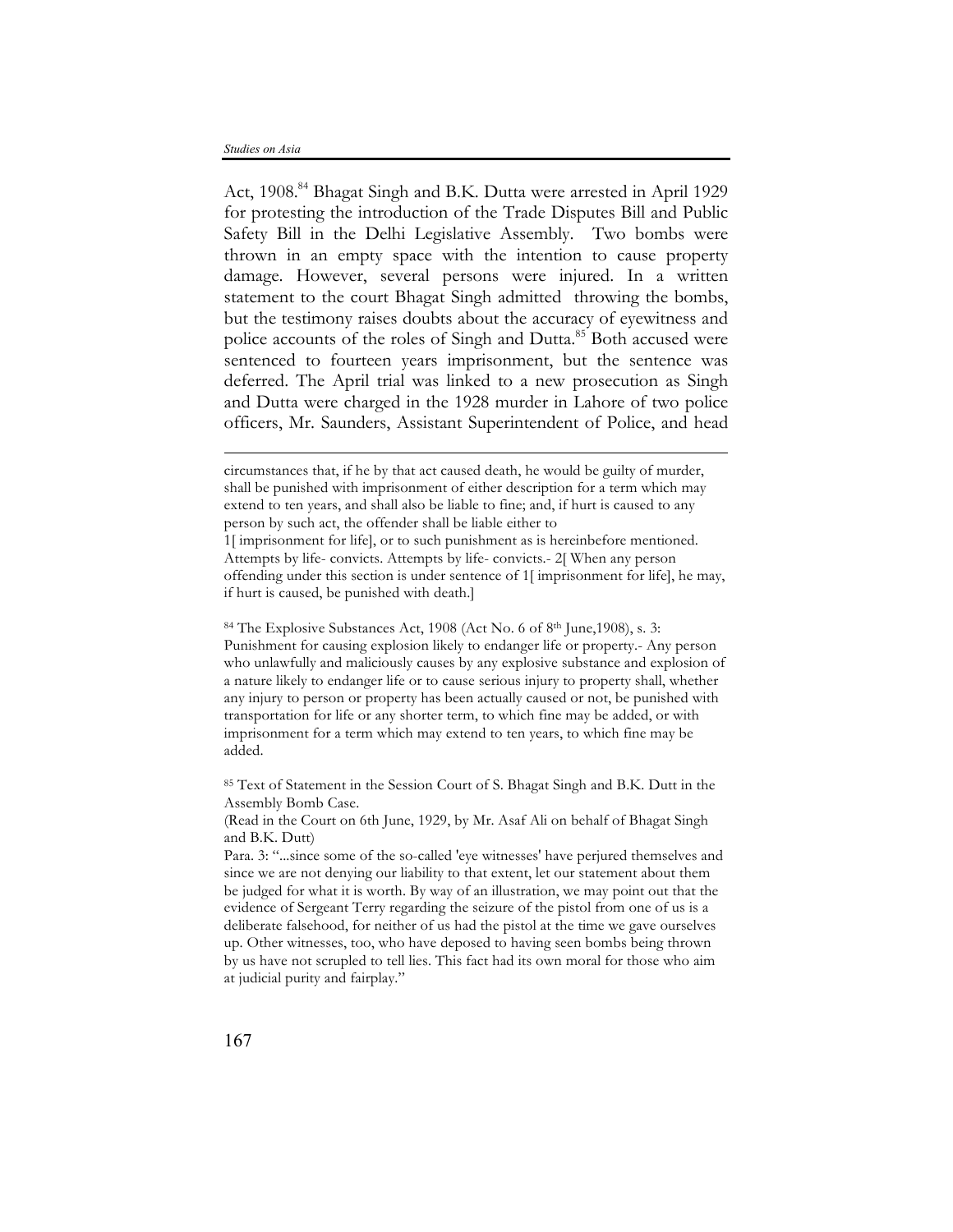constable Chanan Singh. The defendants were placed in the Lahore Central Jail to await trial. This prolonged litigation became known as the Second Lahore Conspiracy Case.

# The Second Lahore Conspiracy Case

 $\overline{a}$ 

In jail Singh and Dutta complained about the poor care given to Indian political prisoners. Non-Indian inmates in Indian prisons traditionally had borne easier terms.<sup>86</sup> As well as making written requests to high officials, Singh and others went on hunger strikes. They asked for the same conditions that were offered to foreign political prisoners,<sup>87</sup> such as proper diet, reading and toilet facilities and no forcible labor. Dutt raised the issue of nasal forced feeding. He revealed that Bhagat Singh had been unconscious on July  $10<sup>th</sup>$  for almost fifteen minutes. <sup>88</sup> Doctors in colonial jails participated in forced feeding since the practice was allowed by UK law. Forced feeding had been legal in the UK since 1909 under the defense of necessity, or duress of circumstances to save life. <sup>89</sup> Ironically, the

<sup>86</sup> Harald Fischer-Tiné, "Chapter 3 Hierarchies of Punishment in Colonial India: European Convicts and the Racial Dividend, c. 1860–1890," in *Empire and Boundaries*: *Rethinking Race, Class and Gender in Colonial Settings*, eds. Harald Fischer-Tiné and Susanne Gehrmann, (Taylor & Francis: New York, 2009), p. 44.

<sup>87</sup> Letter of 17th June 1929 from Sd. Bhagat Singh, Life Prisoner, Mianwali Jail to the Inspector-General, Punjab Jails, Lahore, Through M. Abbas, Superintendent, District Jail, Mianwali.

See exchange of correspondence on the issues raised in the above letter. Reply from M Abbas, Superintendent District Jail, Mianwali dated 18.6.1929 to Mr. Bhagat Singh, Transportation Prisoner, "Ref. Your petition dated 17.6.1929 regarding your treatment as a Political Prisoner."

Letter of Letter of 17th June 1929 from Sd. Bhagat Singh, Life Prisoner, Mianwali Jail to the Inspector-General, Punjab Jails, Lahore, Through M. Abbas, Superintendent, District Jail, Mianwali.

from Bhagat Singh, Mianwali Jail to M. Abbas, Superintendent, District Jail, Mianwali.

Prisoner No. 1119, Central Jail, Lahore, Bhagat Singh and BK Dutt's letter to the Home Member, Government of India, 24 June 1929.

<sup>88</sup> Prisoner No. 1119, Central Jail, Lahore, Bhagat Singh and BK Dutt's letter to the Home Member, Government of India, 24 June 1929.

<sup>89</sup> *Leigh* v. *Gladstone* (1909) 26 Times LR 139. The right of a prisoner of sound mind and capacity to refuse food was recognized in *Secretary of State* v. *Robb* [1995] 1 All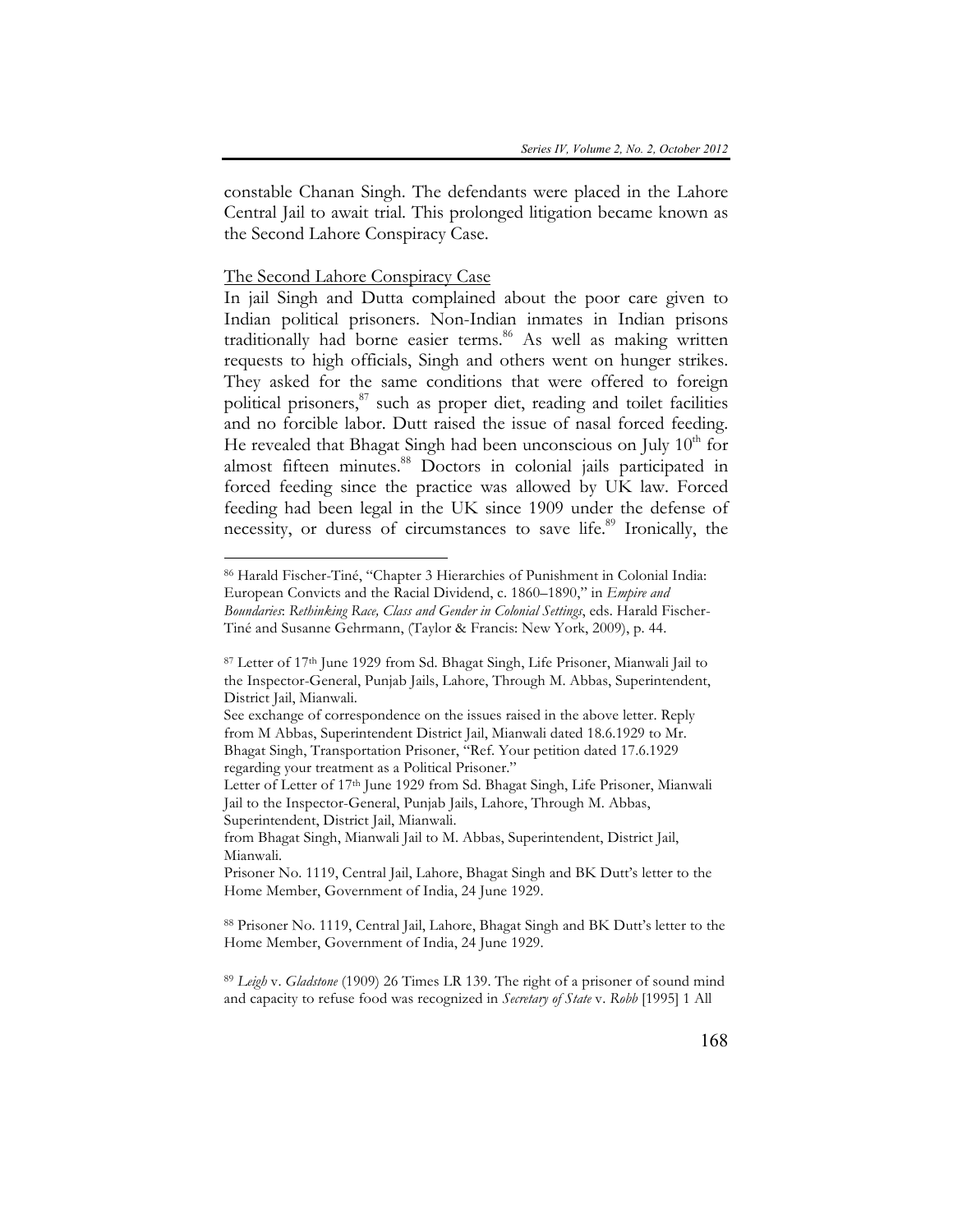medical methods used could be fatal to the patient.<sup>90</sup>

The above requests were fruitless. The trial began on July  $11<sup>th</sup>$ 1929 in the Special Magistrates court. Those proceedings stopped a year later when the Governor General invoked his emergency powers through s. 72 of the Government of India Act, 1915. On May  $1<sup>st</sup>$ , 1930 the Governor General swiftly passed the Lahore Conspiracy Case Ordinance<sup>91</sup> to resume the hearing in a special tribunal on May 5<sup>th</sup>. His reason for enacting the Ordinance was the non-cooperation of the defendants. Hunger strikes in prison and disorderly conduct in court by the accused had compelled court adjournments. The delays had brought the administration of justice into disrepute.<sup>92</sup>

Yet, from July 11<sup>th</sup> 1929 to October 7<sup>th</sup> 1930 when the judgment was passed, the legal proceedings were marked by denial of counsel for the defendants, unreliable witnesses, and arbitrary legal standards. One of the co-accused who was acquitted described the unfair trial.

> After nine months of trial before the magistrate and long before even a small number prosecution witnesses had been examined, the proceedings were abruptly ended and 'in view of the emergency' that had arisen threatening 'peace and tranquility' a special ordinance was promulgated by the viceroy to try us known as the Lahore Conspiracy Case Ordinance of 1930, its provisions were of an unheard of character. We were to be tried before a special tribunal that could, if it deemed in necessary, dispense with our presence. There need be no lawyers, no defense witnesses, no accused in the court. Any sentence, including the sentence of death, could be passed by the tribunal. And to crown it all, against its judgment there was no right of

ER 677 at 681 and *R (On the Application of Wilkinson)* v. *The Responsible Medical Officer Broadmoor Hospital* [2001] All ER (D) 294.

<sup>90</sup> See Frank Moxon, "What Forcible Feeding Means," The Woman's Press, Lincoln's Inn Press, Kingsway, W.C., (1914) at pgs. 15-26. Ajay Ghosh, *Bhagat Singh and His Comrades: A Page From Our Revolutionary History*  (Bombay, 1945), pgs. 11-13.

<sup>91</sup> Lahore Conspiracy Case Ordinance, 1930, Ordinance No. III of 1930, dated May 1, 1930 at Simla. Section 9,10,11.

<sup>92</sup> Ibid., Statement by Viceroy and Governor General Irwin.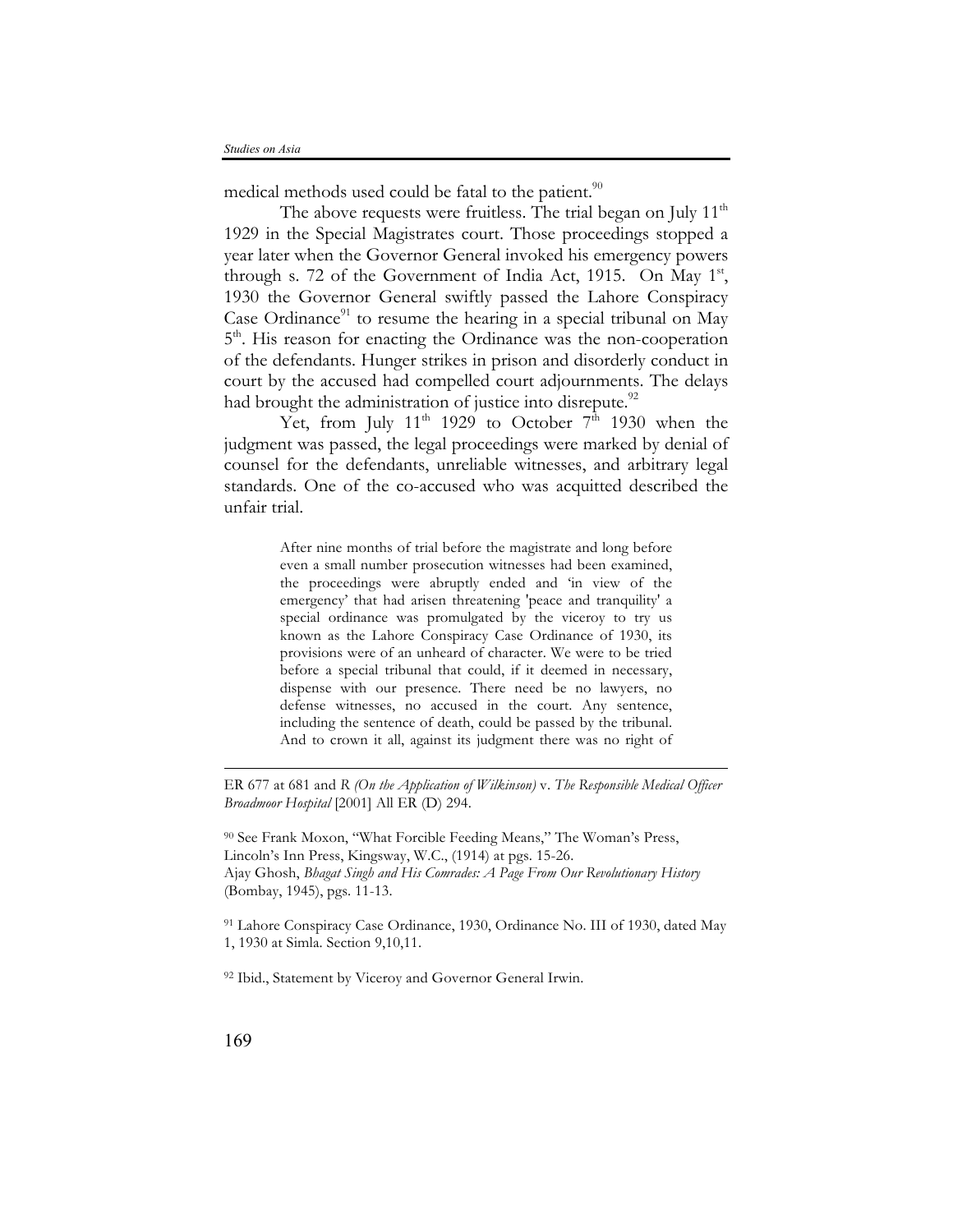appeal. Never had any government calling itself civilized adopted such measures.

What the government intended, above all, was to defeat our policy of using the trial for revolutionary propaganda. Another thing, it seemed, was worrying them. Mr. Frane, the only police official present at the spot when assistant superintendent Saunders was killed, had failed to identify Bhagat Singh. Due to the tremendous popular enthusiasm that the case had evoked, a number of key witnesses had turned hostile, more were likely to follow suit and two of the approvers had retracted their confessions. The whole case was in danger of ending in a fiasco if ordinary legal procedure were followed and ordinary legal facilities allowed us.<sup>93</sup>

The legal profession denounced in particular the inability to appeal to the High Court at Lahore. The Lahore High Court Bar Association opined unsuccessfully that the Ordinance was void in view of section 72 of the Government of India Act.<sup>94</sup> Still, the ex parte trial<sup>95</sup> released its judgment on October 7, 1930 although Bhagat Singh and others were not present in the court. It is worth reproducing the wording of the original death warrants to show the continuing inconsistencies in the legal process.

Warrant of Execution on Sentence of Death Section 381 of the Criminal Procedure Code

 $\overline{a}$ 

Sections 8 and 11 of Ordinance No. III of 1930.

In the Court of the LAHORE CONSPIRACY CASE TRIBUNAL, Lahore, constituted

<sup>93</sup> Ajay Ghosh, *Bhagat Singh and His Comrades: A Page From Our Revolutionary History*  (Bombay, 1945), p. 16.

<sup>94</sup> *The Lahore Conspiracy Case Ordinance*, Lahore High Court Bar Association Report, June 19, 1930.

<sup>95</sup> Jatinder Sanyal, *Sardar Bhagat Singh: A Short Life Sketch* (May 1931)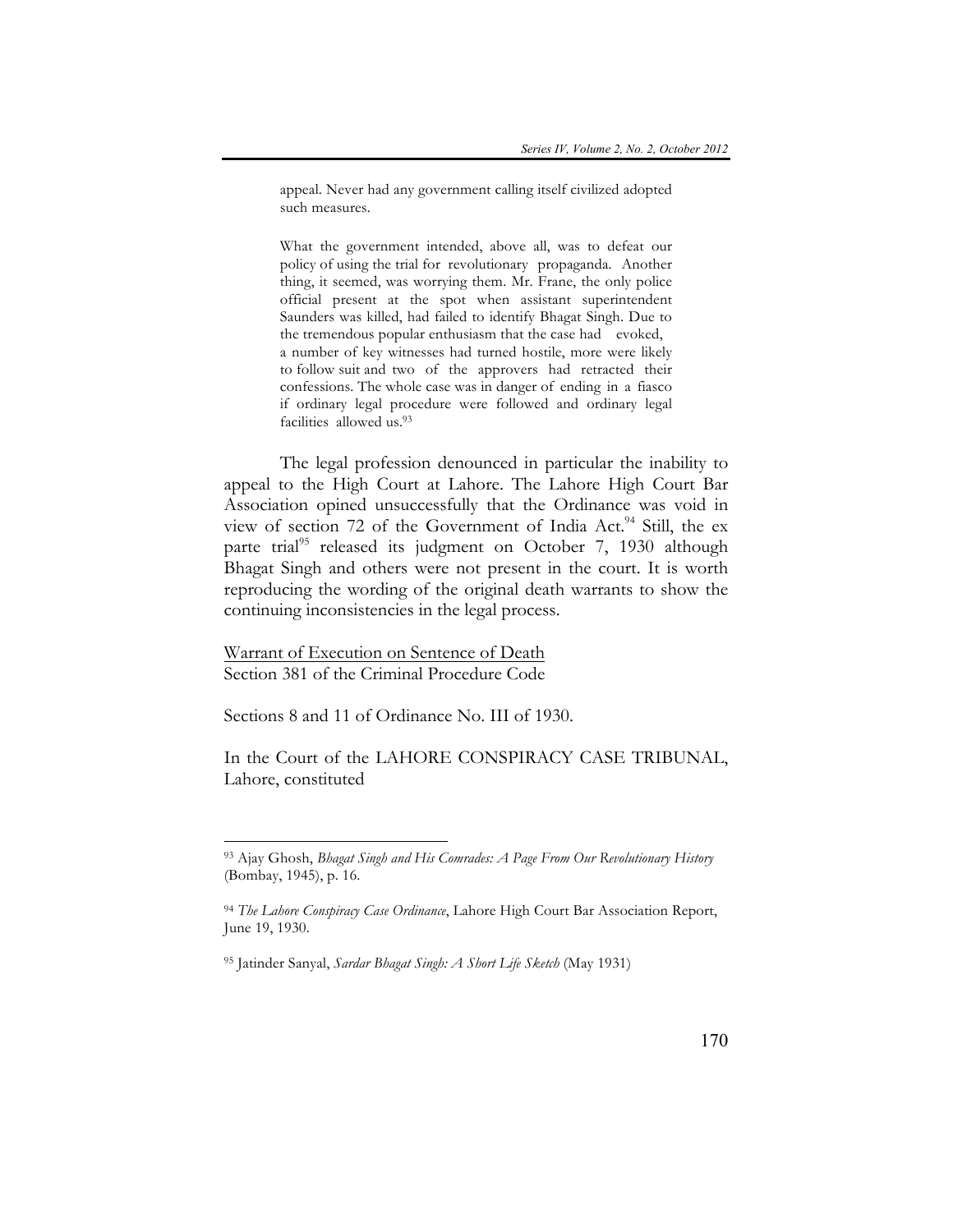under Ordinance No III; of 1930.

# TO THE SUPERINTENDENT OF THE CENTRAL JAIL AT LAHORE

WHEREAS Bhagat Singh, son of Kishen Singh, resident of Khawasrian, Lahore, one of the prisoners in the Lahore Conspiracy Case, having been found guilty by us of offences under section 121 and section 302 of the Indian Penal Code and also under section 4(b) of the Explosive Substances act reads with section 6 of that Act and with section 120-B of the Indian Penal Code at a trial commencing from the 5<sup>th</sup> May, 1930, and ending with the 7<sup>th</sup> October 1930, is hereby sentenced to death.

This is to authorise and require you, the said Superintendent, to carry the said sentence into execution by causing the said BHAGAT SINGH to be hanged by the neck until he be dead at Lahore on the 27th day of October, 1930, and to return the warrant to the High Court with an endorsement clarifying that the sentence has been executed.

Similar warrants were issued for Raj Guru and Sukh Dev. There were attempts to dispute the judgment by members of the public and the relatives of the condemned. The judgment was referred successfully on procedural points to the Bombay High Court. At the very least the appeal had the effect of delaying the execution date. However, in Bhagat Singh v. King Emperor the Court dismissed the petition on February 27, 1930. The refusal to examine the legality of the special tribunal was myopic. The Lahore Ordinance held questionable legal weight. It was due to lapse on October 21, 1930 as neither the Central Assembly nor the British Parliament had yet passed it.

The three revolutionaries were hanged nearly one month after the Bhagat Singh verdict. The United Press Association reported from Delhi on March  $23<sup>rd</sup>$  that the men were likely to be executed the next morning.<sup>96</sup> However, a later release that evening gave this breaking news.

<sup>96</sup> "For Political Murder Appeal In India Fails," United Press Association—By Electric Telegraph, Delhi, 23rd March 1931. Received 24th March, 11 a.m. in New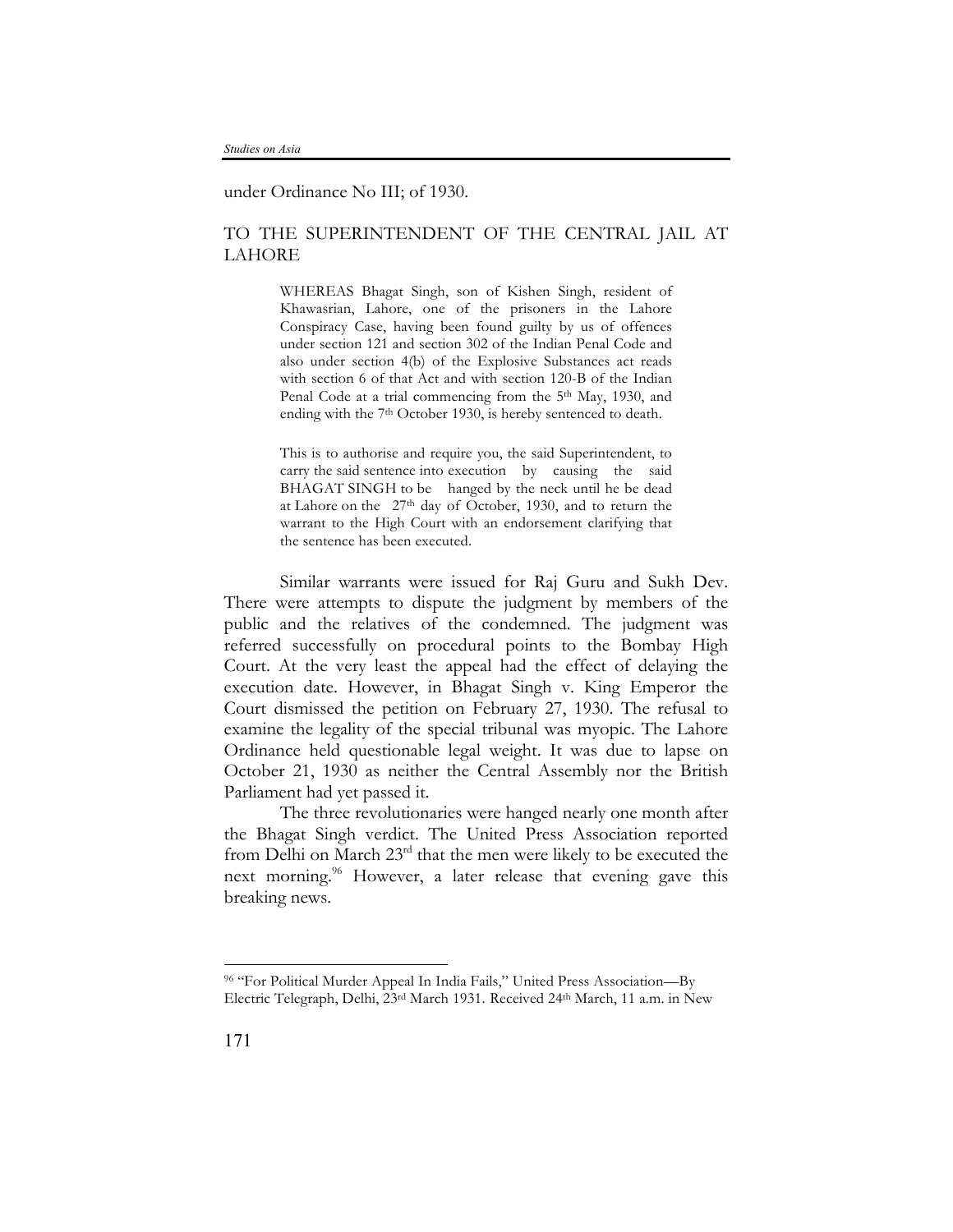# DELHI, 23rd March.

The Lahore High Court, having rejected the appeal of Bhagat Singh, Raj Guru, and Sukh Dev against the sentence of death in connection with the murder of Mr. Curtis, a police officer, at Lahore last year, the three terrorists were executed at the Lahore Gaol. The executions were carried out with the strictest secrecy, and the bodies were removed to an unknown place for burial.

Strong precautions were taken against disorder in Lahore.<sup>97</sup>

Bhagat Singh's death certificate said that the hanging was at 7 p.m. " The body remained suspended for a full hour, and was not taken down until life was ascertained by a medical officer to be extinct; and that no accident, error or other misadventure occurred."<sup>98</sup>

No official cause was given why the punishments were carried out a day early and in the evening, especially as hangings were meant to occur before noon. <sup>99</sup> The Punjab Government refused to give the corpses to the relatives citing the need to stop riots from breaking out.<sup>100</sup> The Congress Working Committee expressed the loss as acts of wanton vengeance $101$  but could do little. The execution site (Phansighat) was spared two decades later when the gaol was crushed for urban reasons. It is a traffic circle named Shadman Chowk in what is now Pakistan.

## **Conclusion**

 $\overline{a}$ 

Zealand and Reprinted in *Evening Post*, Volume CXI, Issue 70, 24 March 1931, page 9.

97 "Lahore Terrorists, Strictest Secrecy," United Press Association—By Electric Telegraph, Delhi, 23rd March 1931. Received 24th March, 11 a.m. in New Zealand and Reprinted in *Evening Post*, Volume CXI, Issue 70, 25 March 1931, Page 9.

<sup>98</sup> Death Certificate of Indian Freedom Fighter Bhagat Singh, dated March 23, 1931 (Source: Archives of the British Government in India).

<sup>99</sup> Hazara Singh, M.A.,LL.B., *Freedom Struggle Against Imperialism*, (Foil Printers, Gobind Nagar: Ludhiana, India, 2007), p. 41.

<sup>100</sup> Ibid., p. 43.

<sup>101</sup> "India: Naked to Buckingham Palace," *Time*, Monday, April 06, 1931.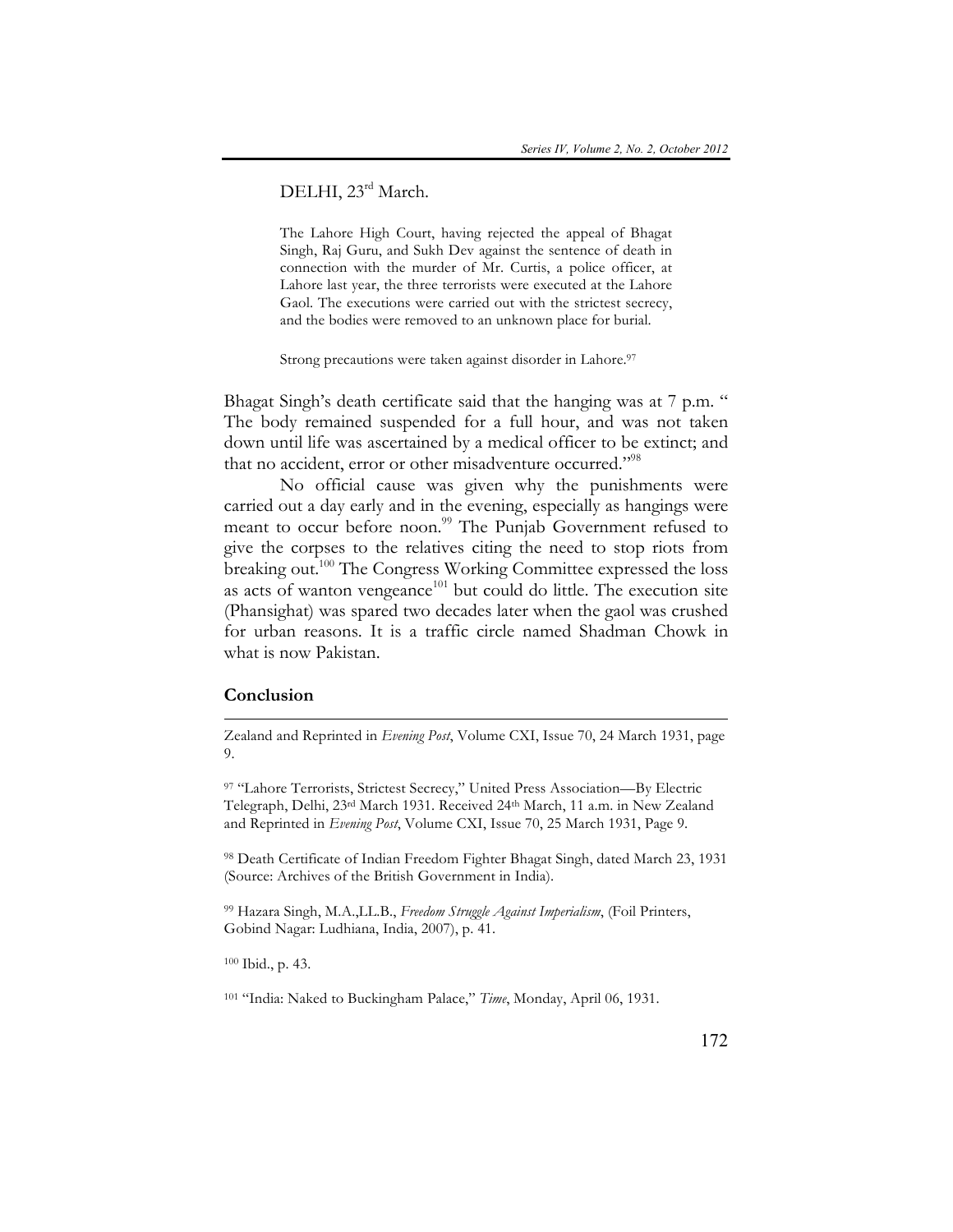The aim of emergency law in the early twentieth century was to inspire allegiance to British India. The Defence of India Act 1915, Government of India Act 1915, and the Rowlatt Act 1919 were passed to end the Indian independence movement. The result was denial of civil liberties to innocents and alleged suspects. Proof of this is the Amritsar Massacre, and detentions and prosecutions of Gadar returnees and Bhagat Singh, Raj Guru, and Sukh Dev. There were no legal proceedings after these miscarriages of justice, but the public did not forget the events. 102

What are the repercussions of these draconian laws and their regrettable effects? The imprisonments, trials, and killings involved issues of sedition, capital punishment, and forced feeding under colonial laws and practices. The legacy of that system remains in twenty first century India. That nexus—or crossover—needs judicial scrutiny.

#### Sedition

At first section 124-A of the Indian Penal Code, 1860 did not identify a provision for sedition. The heading under s. 124-A was "Exciting Disaffection."

# 124-A. Exciting Disaffection-

Whoever by words, either spoken or intended to be read, or by signs, or by visible representation, or otherwise, excites, or attempts to excite, feelings of disaffection to the Government established by law in British India, shall be punished with transportation for life or for any term, to which, fine may be added, or with imprisonment for a term which may extend to three years, to which fine may be added, or with fine.

The first case to test this definition approved a low threshold to infer guilt. Queen-Empress v. Jagendra Chunder Bose held that that intention behind one's words was enough to incite ill will against the King or Government, even if no disturbance actually materialized. <sup>103</sup> The rationale for such caution was based on English

<sup>102</sup> "The Amritsar Document," *The Times*, June 1, 1920, p. 15.

<sup>&</sup>quot;Great Britain: Assassination At A Lecture," *Time*, Monday, Mar. 25, 1940.

<sup>103</sup> *Queen-Empress* v. *Jagendra Chunder Bose* (1891) I.L.R. 19 Cal. 35.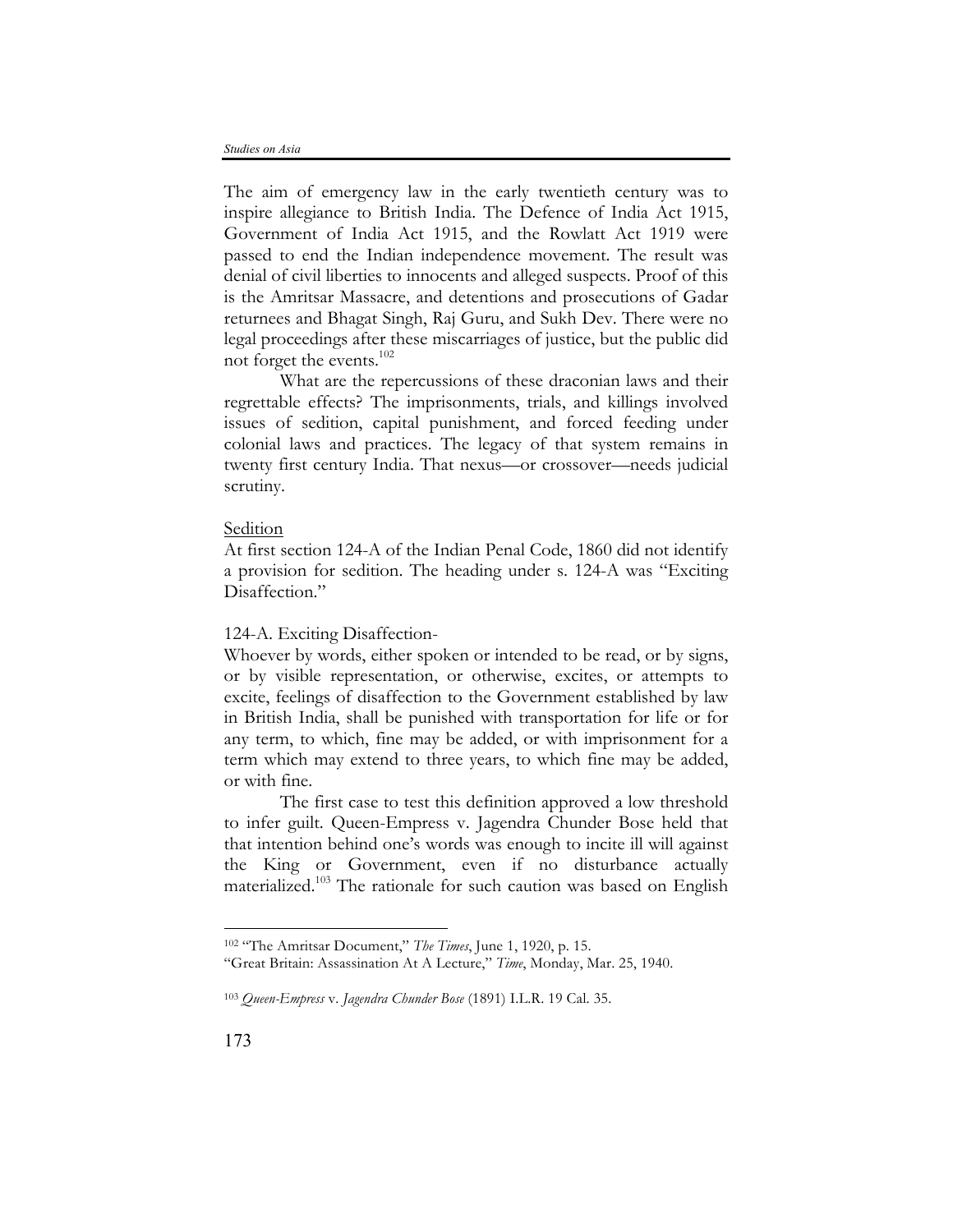case law, which considered sedition as a crime against society that was nearly allied to treason.<sup>104</sup>

Section 124-A was amended in 1898 to reflect the current definition of sedition.<sup>105</sup> The section arguably breaches article 19(1)(a) of the Constitution of India,106 but the Supreme Court has ruled that the right to freedom of speech and expression is intact.<sup>107</sup> Any restriction is in the interest of public order. Nevertheless, there is a risk of an abuse of law in light of s. 121 of the Penal Code . <sup>108</sup> Section 121 imposes capital punishment on those found guilty of waging war against the Government of India. If the death penalty should be part of a democratic constitution is an issue in itself. Whether the penalty should be used against a guilty person is one debate, but if a court finds a person guilty and that person really is innocent, then, that again, is a miscarriage of justice. Thus sections 124-A and 121 form a double jeopardy.

It would be logical to strike out these sections. India remains one of the last Commonwealth countries to retain the crime of

 $\overline{a}$ 

<sup>105</sup> Indian Penal Code, 1860, s. 124-A: "Whoever by words, either spoken or written, or by signs or by visible representation, or otherwise, brings or attempts to bring into hatred to contempt, or excites or attempts to excite disaffection towards the Government established by law in India shall be punished with transportation for life or any shorter term to which fine may be added or with imprisonment which may extend to three years, to which fine may be added, or with fine."

<sup>106</sup> The Constitution of India 1950, article 19(1)(a): All citizens shall have the right to freedom of speech and expression.

<sup>107</sup> *Kedar Nath Singh* v. *State of Bihar* 1962 SCR Supl. (2) 769 (citing at p. 785 *Queen-Empress* v. *Balgangaddhar Tilak* (1897) I.L.R. 22 Bom. 112).

<sup>108</sup> Indian Penal Code, 1860, s. 121: Waging, or attempting to wage war, or abetting waging of war, against the Government of India.-- Whoever wages war against the 3[ Government of India], or attempts to wage such war, or abets the waging of such war, shall be punished with death, or 4[ imprisonment for life] 5[ and shall also be liable to fine]. 6[ Illustration.] 7[ A joins an insurrection against the 3[ Government of India]. A has committed the offence defined in this section.

<sup>104</sup> *R.* v. *Alexander Martin Sullivan* 11 Cox Crim. Cas 44, 45 (1868).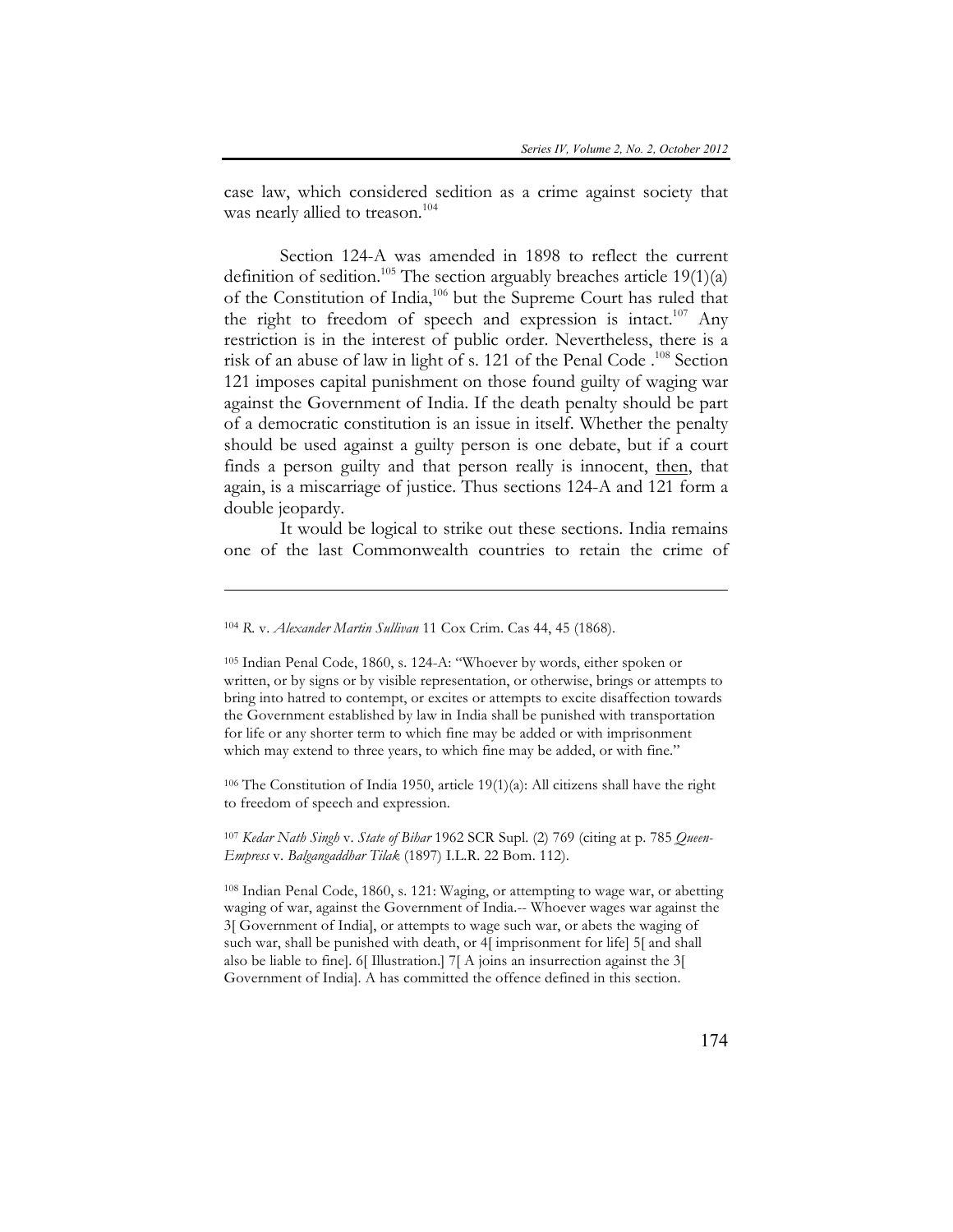sedition. The UK eliminated the offense in 2010 when section 73 of the Coroners and Justice Act 2009 came into effect.<sup>109</sup> Uganda followed in 2011. In Charles Onyango-Obbo and Andrew Mujuni Mwenda v. Attorney General<sup>110</sup> the Constitutional Court ruled that articles  $39(1)(a)$  and  $40(1)(a)$  of The Penal Code Act<sup>111</sup> breached article 29(1)(a) the Constitution. Under article 29(1)(a) freedom of the press and other media are part of the rights of freedom of speech and expression.<sup>112</sup> The sedition clauses were not justifiable limits in a free and democratic society per article  $43(2)(c)$ .<sup>113</sup>

The argument applies in India.

#### Capital Punishment

 $\overline{a}$ 

India ratified the International Covenant on Civil and Political Rights

<sup>112</sup> Constitution of the Republic of Uganda 1995, article 29: (1) Every person shall have the right to-

(a) freedom of speech and expression, which shall include freedom of the press and other media.

<sup>109</sup> Coroners and Justice Act 2009 c. 25, s. 73: Section 73 abolishes the common law offences of sedition, seditious libel, defamatory libel and obscene libel in England and Wales and Northern Ireland.

**<sup>110</sup>** *Charles Onyango-Obbo and Andrew Mujuni Mwenda* v. *Attorney General* [2010] UGCC 5.

<sup>&</sup>lt;sup>111</sup> The Penal Code Act 1950, article  $39(1)(a)$ : A seditious intention shall be an intention *t*o bring into hatred or contempt or to excite disaffection against the person of the President, the Government as by law established or the Constitution*;* article 40(1)(a): Seditious offences. (1) Any person who (a) does or attempts to do or makes any preparation to do, or conspires with any person to do, any act with a seditious intention,

<sup>&</sup>lt;sup>113</sup> Ibid., article  $43(1)(2)(c)$ : (1) In the enjoyment of the rights and freedoms prescribed in this Chapter, no person shall prejudice the fundamental or other human rights and freedoms of others or the public interest. (2) Public interest under this article shall not permit— (c) any limitation of the enjoyment of the rights and freedoms prescribed by this Chapter beyond what is acceptable and demonstrably justifiable in a free and democratic society, or what is provided in this Constitution.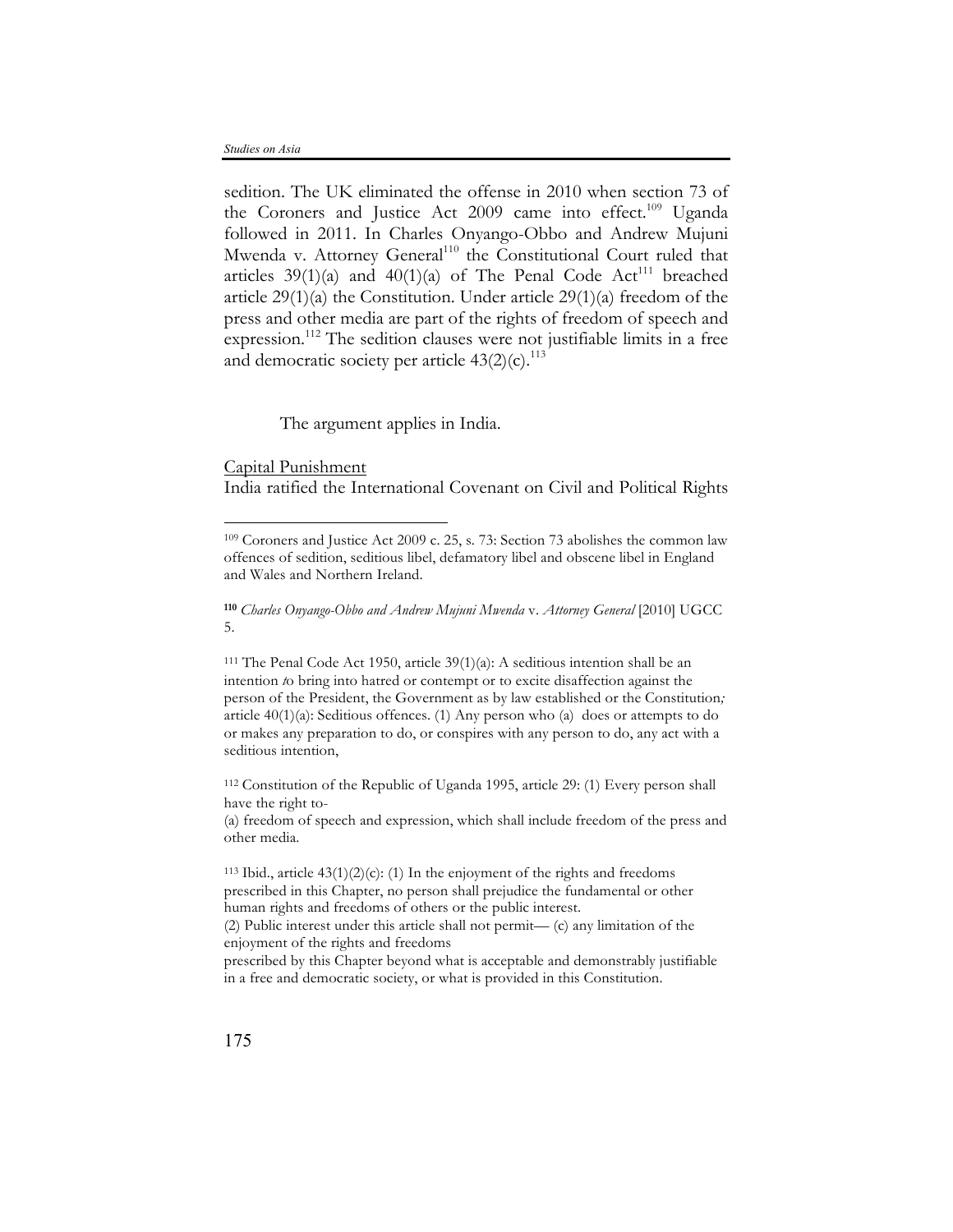$(ICCPR)^{114}$  in 1979, but has not signed the Optional Second Protocol. The Protocol requires state parties to abolish the death penalty. <sup>115</sup> Capital punishment is sanctioned by the Indian Constitution. The irony is that it exists with the consent of Article 21. Article 21 states that no person shall be deprived of his life or personal liberty except according to procedure established by law. The Code of Criminal Procedure, 1973 upholds the death sentence.<sup>116</sup>

In India the execution of civilians always has been by hanging.<sup>117</sup> At issue then, is whether more humane modes of killing should be applied. A bill to abolish the death penalty was introduced in the Old Legislative Assembly in February 1931, but lacked support of the Home Minister.118 Bhagat Singh also drew notice to section 368(1) of the Code of Criminal Procedure, 1898.<sup>119</sup> In his last petition to the Governor of Punjab dated March 1931, he asked if he and the others could be shot?

> The main charge [he wrote] against us was that of having waged war against H.M. King George, the King of England...We

 $\overline{a}$ 

<sup>115</sup> Second Optional Protocol to the International Covenant on Civil and Political Rights, aiming at the abolition of the death penalty (entry into force on 11 July 1991), article 1(2): Each State Party shall take all necessary measures to abolish the death penalty within its jurisdiction.

<sup>116</sup> Criminal Procedure Code, 1973 (Act No. 2 of 1974), s. 354(5): When any person is sentenced to death, the sentence shall direct that he be hanged by the neck till he is dead.

<sup>117</sup> "Chapter 4: Execution Of Death Sentence In India," *187th Report On Mode of Execution Sentence and Incidental Matters, Law Commission Of India*, October, 2003, p. 23.

<sup>118</sup> *Capital Punishment*, Thirty-Fifth Report of the Law Commission Of India Volume I-III, Government of India, Ministry of Law (September, 1967) at para. 12 (citing Legislative Assembly Debates (1931), Vol. I, p. 949).

<sup>119</sup> The Code of Criminal Procedure, 1898 (Act No. V of 1898), s. 368(1) Sentence of Death. When any person is sentenced to death, the sentence shall direct that he be hanged by the neck till he is dead.

<sup>114</sup> International Covenant on Civil and Political Rights, G.A. res. 2200A (XXI), 21 U.N. GAOR Supp. (No. 16) (entry into force on 23 March 1976).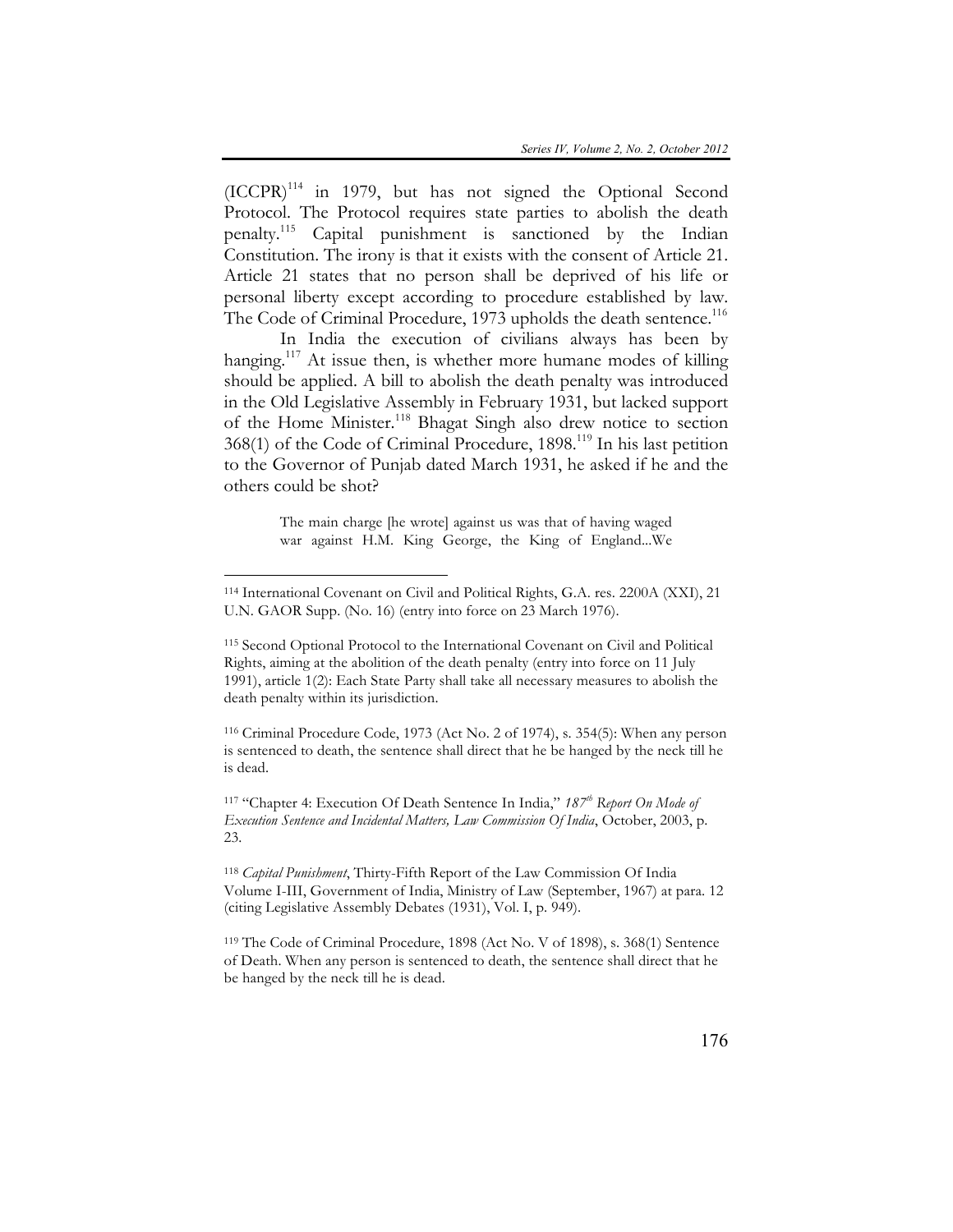wanted to point out that according to the verdict of your court we had waged war and were therefore war prisoners. And we claim to be shot dead instead of to be hanged. It rests with you to prove that you really meant what your court has said. We request and hope that you will very kindly order the military department to send its detachment to perform our execution.<sup>120</sup>

The Supreme Court of India has ruled that hanging does not breach articles 19 and 21 of the Constitution. Hanging by rope remains the preferred method for it eliminates the possibility of a lingering death.<sup>121</sup> It excludes barbarity, torture or degradation.<sup>122</sup> However, Bachan Singh v. State of Punjab cautions that the death penalty should apply in the rarest of rare cases.<sup>123</sup> The prosecution must show that it would be impossible to rehabilitate the defendant.<sup>124</sup>

# Forced Feeding

Bhagat Singh and other prisoners carried out hunger strikes as a political tool. The intent was to spotlight injustices and bring about changes.125

For Bhagat Singh and other inmates, forced feeding by the State blocked the right to self-determination. This was because the techniques involved actually posed a risk to health and safety. The practice could be fatal and provoked questions about medical

<sup>122</sup> Ibid., para. 59 Shashi Nayar vs Union Of India And Ors 1991 SCR Supl. (2) 103 at p. 107.

<sup>123</sup> *Bachan Singh* v. *State of Punjab* (1982) 3 SCC 24 at paras. 256, 258, 298

<sup>124</sup> *Santosh Bariyar* v. *State of Maharashtra* JT 2009 (7) SC 248 at paras 45 and 65. *Ramnaresh and Others* v. *State of Chattisgarh* 2012 STPL (Web) 143 SC at para. 26. *Rajendra Pralhadrao Wasnik* v. *State of Maharashtra* (2012) 4 SCC 37.

<sup>125</sup> *Paramjit Kaur And Ors.* v. *Union of India And Ors.* (2004) 136 PLR 753 (Punjab-Haryana High Court) at para. 13(e).

<sup>120</sup> Letter to the Punjab Governor from Bhagat Singh dated March 1931.

<sup>121</sup> *Deena alias Deena Dayal Etc. Etc.* v. *Union of India And Others* 1983 AIR 1155 at paras. 46 and 60.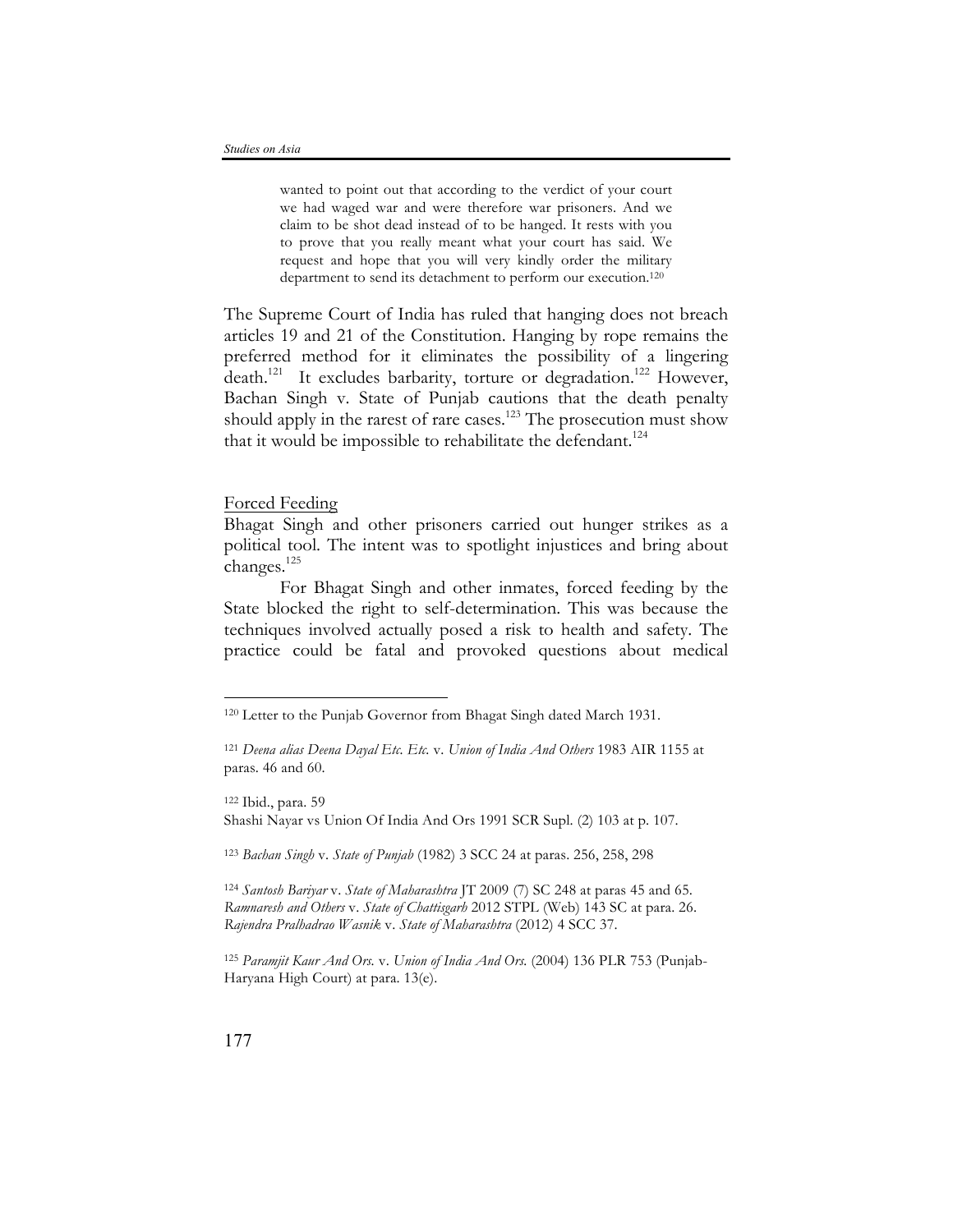ethics<sup>126</sup> and government indifference or negligence.<sup>127</sup> It is a form of torture that has been confirmed by the European Court of Human Rights. In Nevmerzhitsky v. Ukraine, the Court found that the force feeding of the applicant breached article 3 of the European Convention of Human Rights.128 On the other hand, in the U.S. a state court has ruled that nasal feeding does not violate an inmate's constitutional rights of free speech and privacy. Nor does forced feeding offend international law.<sup>129</sup>

The Supreme Court of India has not discussed the subject of forced feeding of prisoners. However, it has suggested that feeding could be withdrawn for brain damaged patients as a form of passive euthanasia. <sup>130</sup> In these situations, removing nourishment has the effect of ending the person's life support. That is the distinction between force feeding a vegetative person and a prisoner who selects willingly not to eat. A brain damaged patient has less capacity and

 $\overline{a}$ 

<sup>127</sup> In the U.S. the courts have tried to do a balancing act taking into consideration a person's right to bodily integrity and privacy with the state's compelling interest to preserve life. For a comparative view, see Steven C. Sunshine, "Should A Hunger Striking Prisoner Be Allowed To Die?" 25 (2) *Boston College Law Review* (1984) 423. However, the U.N. Commission on Human Rights observes that force feeding in U.S. military facilities, such as the Naval Base at Guantanamo Bay, is inconsistent with domestic policy. See *Situation of Detainees at Guantanamo Bay*, Sixty-second session of the Commission of Human Rights, E/CN.4/2006/120 at paras. 79 and 81.

<sup>126</sup> George J. Annas, J.D., M.P.H., "Hunger Strikes at Guantanamo—Medical Ethics and Human Rights in a 'Legal Black Hole,' *The New England Journal of Medicine*, September 28, 2006, p. 1377 at p. 1379.

N.Y. Oguz and S.H. Miles, "The Physician and Prison Hunger Strikes: Reflecting on the Experience in Turkey," *Journal of Medical Ethics* (2005), p. 169. Markus Muller and Christoph Jenni, "Hunger Strike and Force-Feeding," Schweizerische Arztezeitung, 08/2011, p. 284.

<sup>128</sup> *Nevmerzhitsky* v. *Ukraine*, no. 54825/00). Judgment of 5 April 2005. Convention for the Protection of Human Rights and Fundamental Freedoms, Nov. 4, 1950, Europ.T.S. No. 5; 213 U.N.T.S. 221, article 3: No one shall be subjected to torture or to inhuman or degrading treatment or punishment.

<sup>129</sup> *Commissioner of Correction* v. *William B. Coleman* (SC 18721) Judgment of 13 March 2012 (Connecticut Supreme Court).

<sup>130</sup> *Aruna Ramachandra Shanbaug* v. *Union of India & Ors.*, Writ Petition Para. 127.